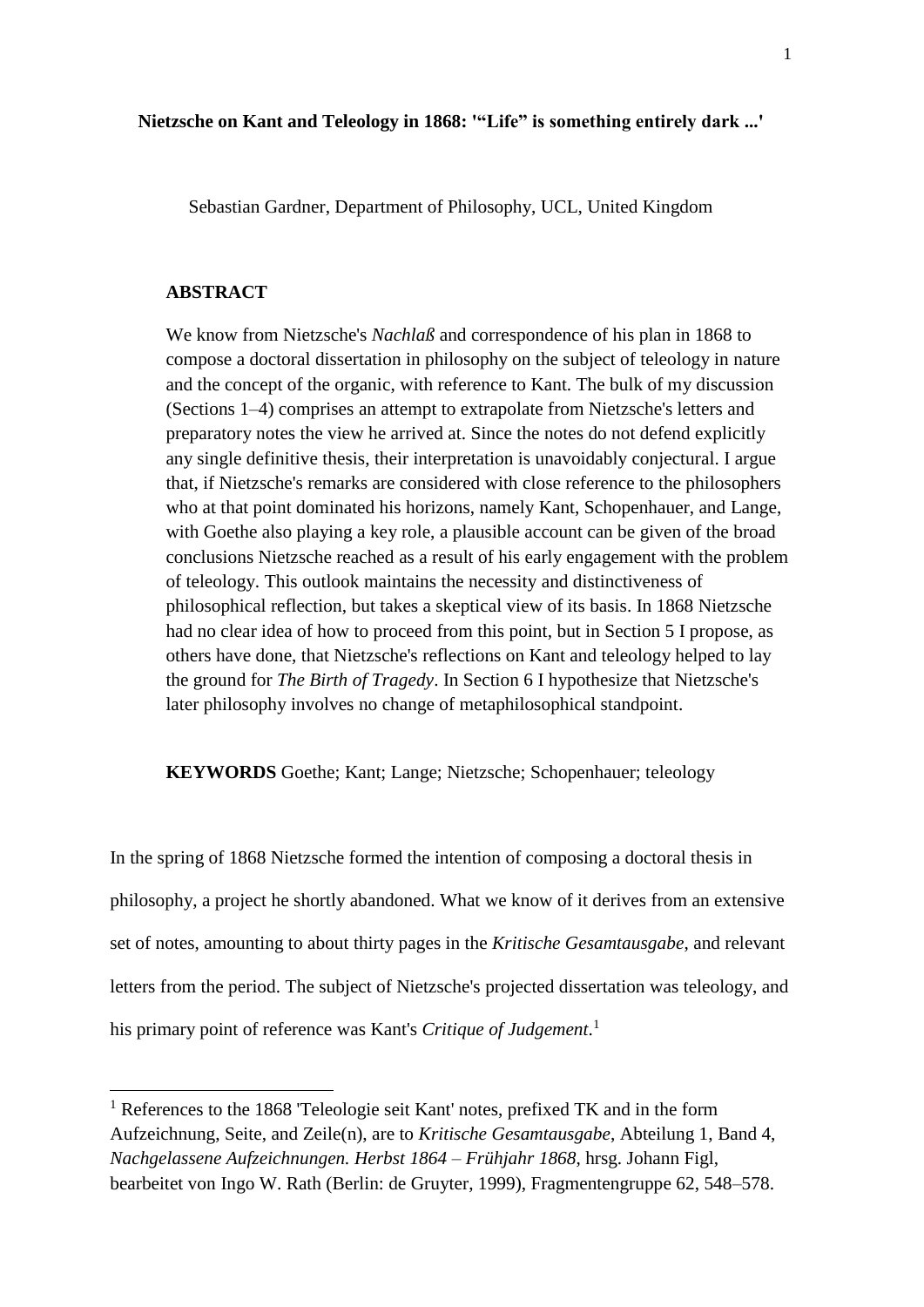The notes are fragmentary and interpolation is required if anything is to be made of them. <sup>2</sup> Care must be taken to avoid reading back into them ideas known to us from his later work. Considerable interpretative weight falls accordingly on our knowledge of Nietzsche's input, and his relatively limited exposure to philosophy at that period proves helpful in figuring out what his thoughts might have been in 1868. If my interpretation is accurate, the notes show Nietzsche to have already, to a surprising degree, formulated an outlook of his own, regarding philosophical issues in general. Though Nietzsche does not yet have any philosophical position as such, we can see that he has closed several doors, and there are rough indications of where he might be headed.

## **1. Nietzsche's horizons in 1868 and project of a doctoral dissertation in philosophy**

In a letter to Paul Deussen from April or May 1868, Nietzsche says that he has more or less completed his preparatory work for a doctoral thesis on 'Der Begriff des Organischen seit Kant'. Oher titles are given in the notes themselves: 'Zur Teleologie' and 'Die Teleologie seit Kant'. On the basis of the quotations contained in the notes, we can see that Nietzsche has read, in part or whole, four relevant authors: Kuno Fischer's two-volume study of Kant's philosophy (1860); the 'Critique of Teleological Judgement', the second half of Kant's *Critique of Judgement* (1790); the third volume of Ueberweg's *Grundriß der Geschichte der Philosophie von Thales bis auf die Gegenwart* (1866), from which

 $\overline{a}$ 

The text is available with (anonymous) parallel English translation, and helpful information concerning the works that Nietzsche refers to, from the Nietzsche Channel: [http://www.thenietzschechannel.com/.](http://www.thenietzschechannel.com/) References to other writings of Nietzsche's are to the *Kritische Gesamtausgabe* (1967–2006), prefixed KGW followed by Abteilung, Band and Seite(n).

 $2$  As Blue observes (2016, 288), the notes have received little attention. Previous treatments are Crawford (1988, 105–125), Hill (2003, chapter 3), Swift (2005), and Emden (2014, chapter 7).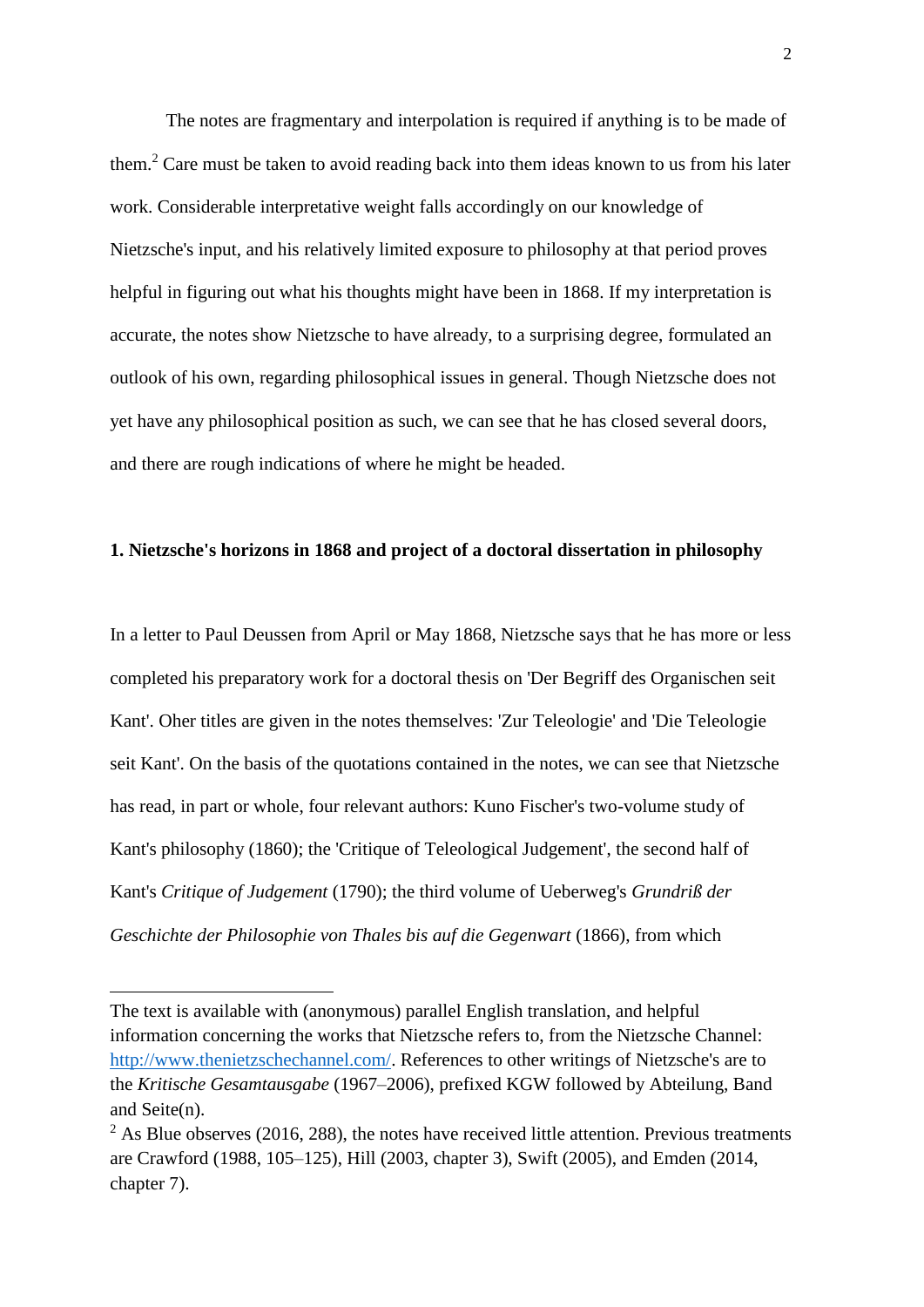Nietzsche culled a reading list; and at least some of Goethe's brief texts on natural science. Two ancient philosophers with whom Nietzsche was fully familiar, Democritus and Empedocles, are also referred to.<sup>3</sup>

We know of course that Nietzsche had also by this point assimilated Schopenhauer and Lange. Following his discovery of *The World as Will and Representation* in 1865, Nietzsche had acquired all of Schopenhauer's other then published writings, including his *On the Will in Nature*, a work of immediate relevance to his new doctoral project. Schopenhauer is referred to several times in the 1868 notes.<sup>4</sup> Lange's seminal neo-Kantian *Geschichte des Materialismus und Kritik seiner Bedeutung in der Gegenwart* had been read by Nietzsche with intense admiration in 1866, the year it appeared,<sup>5</sup> and its sobriety no doubt represented for Nietzsche a challenge and corrective to Schopenhauer's speculative freedom, which Lange censures.<sup>6</sup> Lange is, oddly, not mentioned by name in the notes, but it can safely be assumed that he was to the fore in Nietzsche's mind, if only on the strength of his critical treatment of Kant's theory of teleology in his *Geschichte*, which was largely responsible for leading Nietzsche to read over the following two years, i.e. between 1866 and 1868, other commentaries on Kant, including but not confined to those mentioned above.

It may be wondered how much significance can be attached to the notes in view of their pre-maturity. They are not included in the CUP selection from the early *Nachlaß*, though it contains another set of passages – a short critique of Schopenhauer – composed

<sup>&</sup>lt;sup>3</sup> Nietzsche had been working on Democritus in the autumn of 1867.

<sup>4</sup> See Brobjer (2008, 254).

<sup>&</sup>lt;sup>5</sup> See the letters to Mushacke, November 1866 (No. 526), and to von Gersdorff, end August 1866 (No. 517), which endorses three theses from Lange (1866, 493).

 $6$  Lange gives his view of Schopenhauer in the Vorwort (1866, v–vi).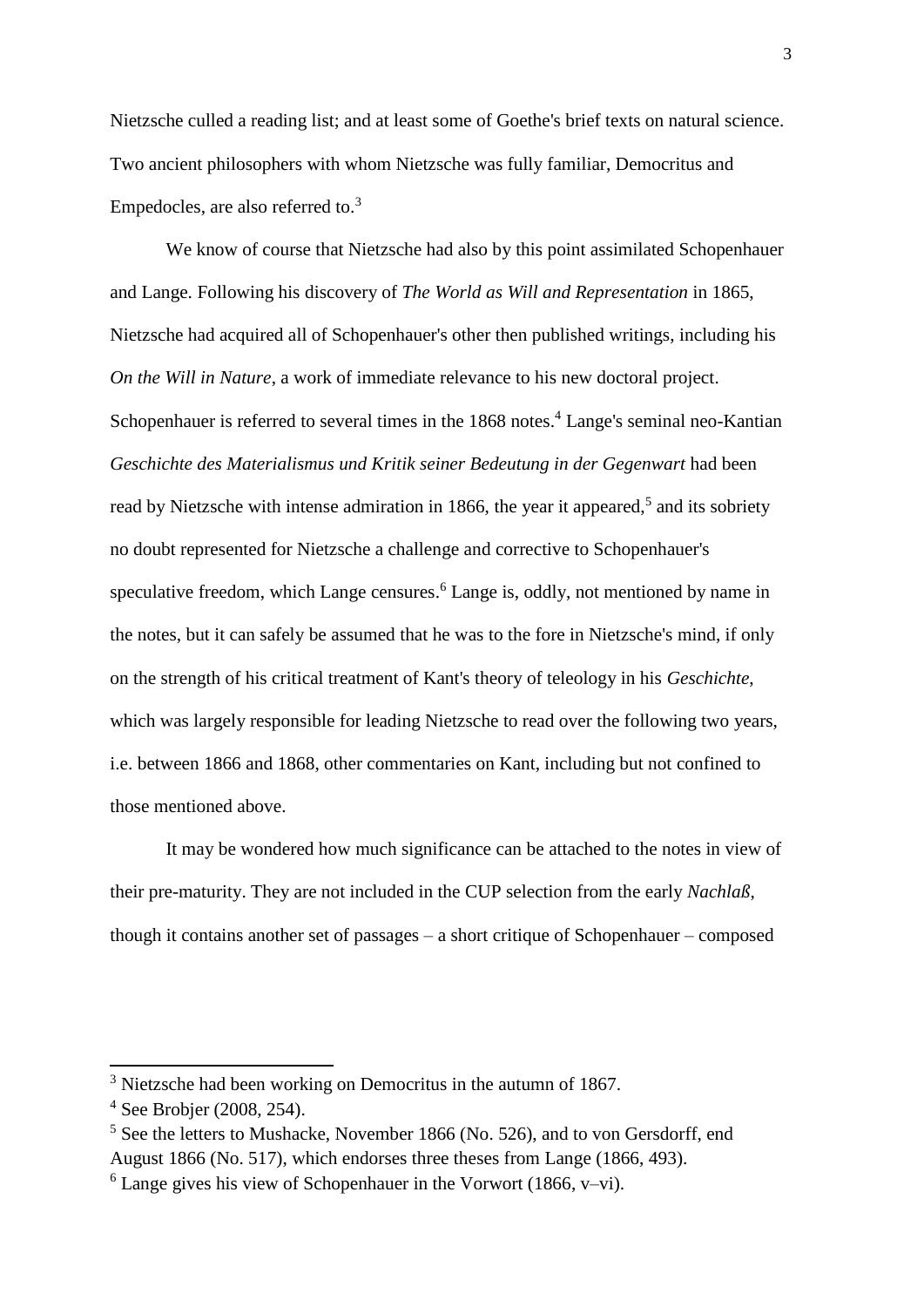over the same period.<sup>7</sup> In addition, the notes are, as said, fragmentary. They consist largely of statements from different angles of the problem posed by the appearance of teleology in nature, and of different views of the topic encountered in his reading. Since the various possible views entertained are not all consistent with one another, they cannot all be taken as representing what Nietzsche himself thinks, and the assertions in the notes which are clearly *in propria persona* do not amount to a statement of a theory. Our impression in sum is that Nietzsche is still turning over ideas. At the same time, there is an unmistakeable forward development in the notes, as Nietzsche's thoughts become more defined, and in a letter to Deussen, quoted below, he claims to have reached a definite result. If Nietzsche was not exaggerating his progress to Deussen, a reasonably substantial view lies behind the notes, which we may hope to tease out.

The framework of Nietzsche's ruminations is set, as said, by Kant's 'Critique of Teleological Judgement', which Nietzsche appears to have read with care and is referred to more frequently than any other text.<sup>8</sup> It is of significance in the first place that, though Nietzsche had a reasonably detailed exposure to Kant's philosophy from the various postand neo-Kantian authors mentioned – and we know from his later practice that he was remarkably willing to rely on secondary literature for his knowledge of the history of philosophy – he now sought to glean Kant's thought at first hand. It is clear moreover that his interest lay in Kant's philosophy as a whole, not merely in his theory of teleology. The commentaries he had studied engage with Kant *in toto*, and his notes conclude with (critical) remarks on Kant's philosophy of a very general nature. But most importantly,

<sup>7</sup> 'On Schopenhauer', Nietzsche (2009, 1–8), dated October 1867 to April 1868. A letter to Rohde from 8 October 1868 (No. 591) suggests that Nietzsche (following Wenkel) regards Schopenhauer and Kant as constituting a single philosophical moment, a view maintained in BT 18-19.

<sup>8</sup> That Nietzsche read Kant himself – at a bare minimum, the 'Analytic of Teleological Judgement' – is testified by his page references to Rosenkranz's edition (1838).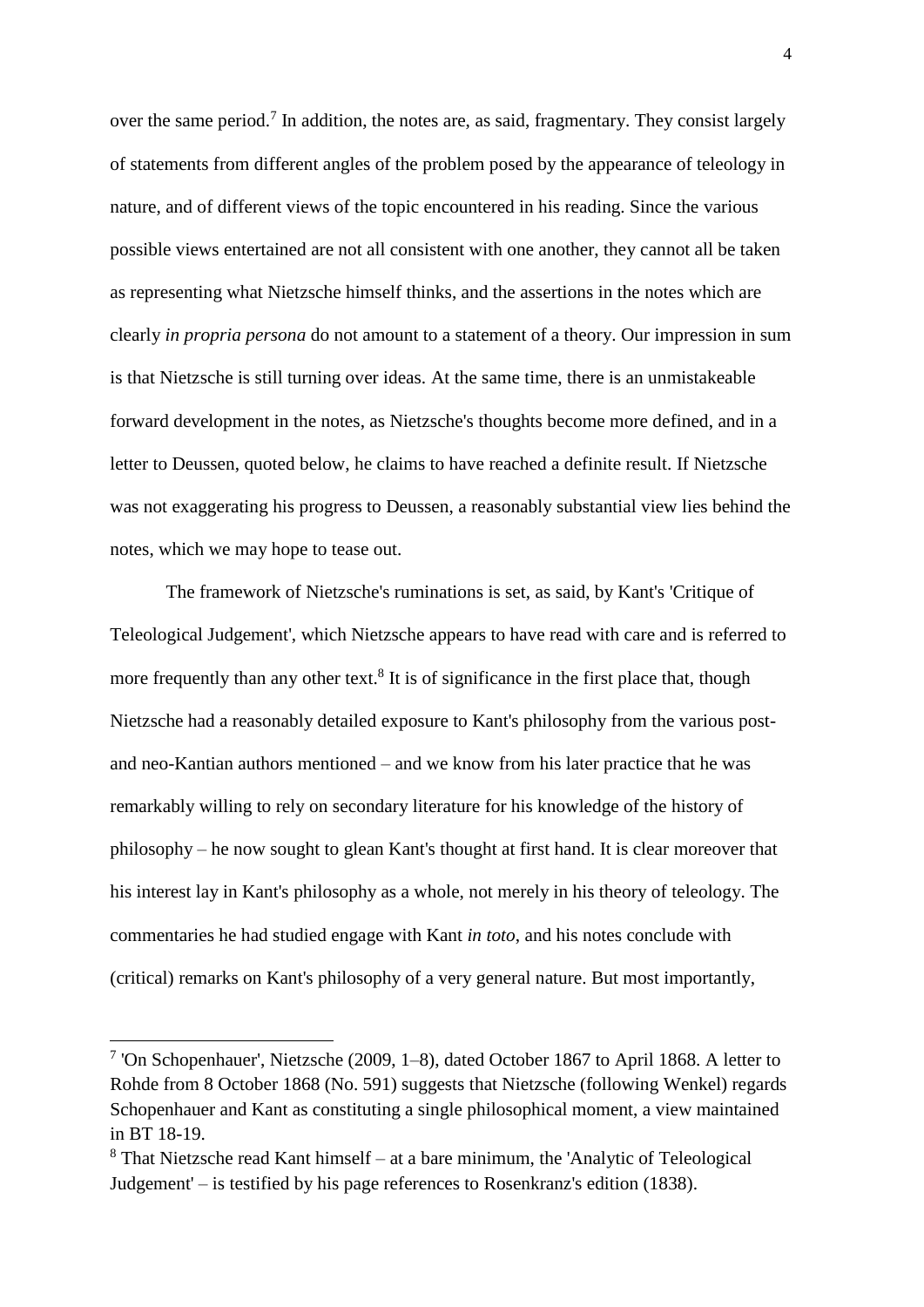Nietzsche's letter to Deussen leaves no doubt that he supposed himself to be *already* in a position to issue a bold, Kant-informed verdict on metaphysics as such: Nietzsche informs Deussen that by the end of the year his completed dissertation will help to explain why all *Wissen* is relative and why metaphysics can amount to nothing more than an art of conceptual imaging, the value of which can lie only in edification and artistry. The relevant passages from the letter are worth quoting in full:

[...] On this bright note let me make a suggestion. Should we not put an end to the philosophical crossfire which has occupied our letters up until now. As yet we've failed to reach agreement – so why carry on fretting endlessly about matters which set us in discord? Your last letter e.g. charges my standpoint of resignation with showing a lack of youthfulness or even decrepitude. Against that I have no defence. But what you add about resignation being justified only when it is based – as it is in Kant – on a definite conviction concerning the scope of our knowledge: this point is extremely well made. Indeed all who have an eye to the relevant paths of enquiry since Kant, especially physiology, can be in no doubt that its boundaries have been determined with such complete assurance that nobody – aside from the theologians, a few philosophy professors, and the common folk – continues to set store by such imaginary notions. The realm of metaphysics, and therewith the province of 'absolute' truth, has been irrefutably put on a par with poetry and religion. Anyone who wants to lay claim to knowledge will have to content themselves with an admission of its relativity – as do e.g. all natural scientists of any note. For some, metaphysics is a matter of psychological need, and amounts essentially to edification [*Erbauung*]: from another point of view, it counts as an art, namely that of imaging in the medium of concepts [*Kunst, nämlich die der Begriffsdichtung*];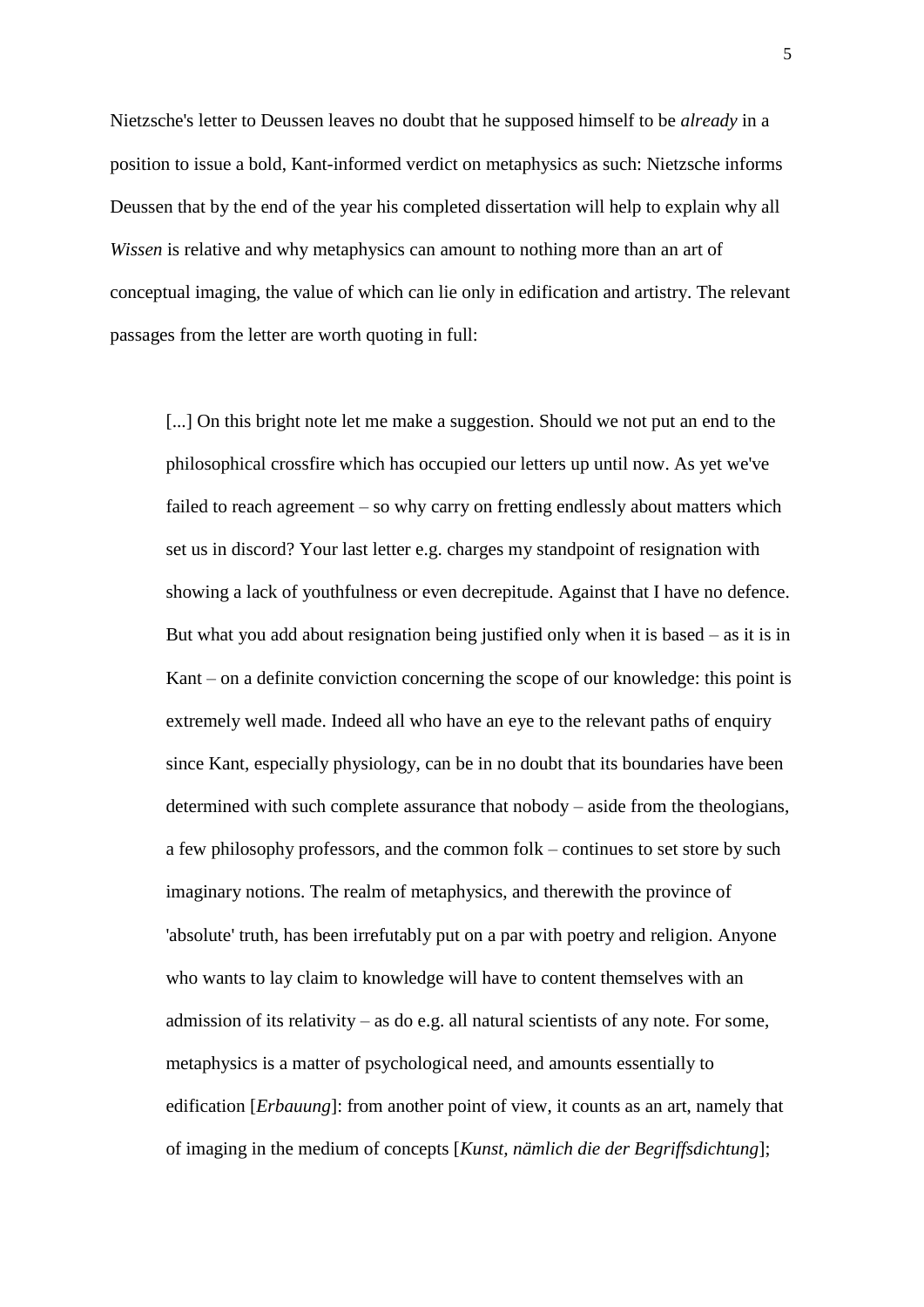what is for sure, is that metaphysics has nothing to do, either as religion or as art, with the so-called 'true in itself or real existence'.

By the way, when at the end of the year you receive my doctoral dissertation you'll be confronted with more that explains this end-point of the bounds of knowledge. My topic is 'The Concept of the Organic Since Kant' – half philosophy, half natural science. My preparatory work for it is pretty much done.<sup>9</sup>

If Nietzsche's ultimate concern was with the meaning of metaphysics, then why, of all the many sizeable chambers in the Kantian mansion, did he choose to focus on the 'Critique of Teleological Judgement', to the extent of thinking, from the evidence of his reading, that no long way round via the First and Second Critiques would be necessary? Encouragement cannot have come from Schopenhauer, whose estimate of both the *Critique of Judgement* as a whole and its teleological section is exceptionally low, nor from Lange, who considered Kant's theory of teleology mistaken. In some way yet to be clarified, Nietzsche appears to have supposed that the issue of teleology would take him directly to the heart of the matter, that is, of philosophy itself. This is hardly a standard view, either in our age or in Nietzsche's. It may also be assumed that, in embarking on a doctoral dissertation, Nietzsche supposed himself to have something new to say, that had not previously been said by Schopenhauer, Lange, or any other Kant commentator.

No further attempt to draft the dissertation was made, nor was the planned course of study followed through. Nothing in Nietzsche's circumstances at the time – especially not his obligations to philology, his enthusiasm for which had waned massively $^{10}$  accounts for the change of intention. What can be gleaned from the biographies offers no

<sup>&</sup>lt;sup>9</sup> Letter to Deussen, end April/beginning May 1868 (No. 568).

<sup>10</sup> See, e.g., Nietzsche's letter to Rohde, 20 November 1868 (No. 601).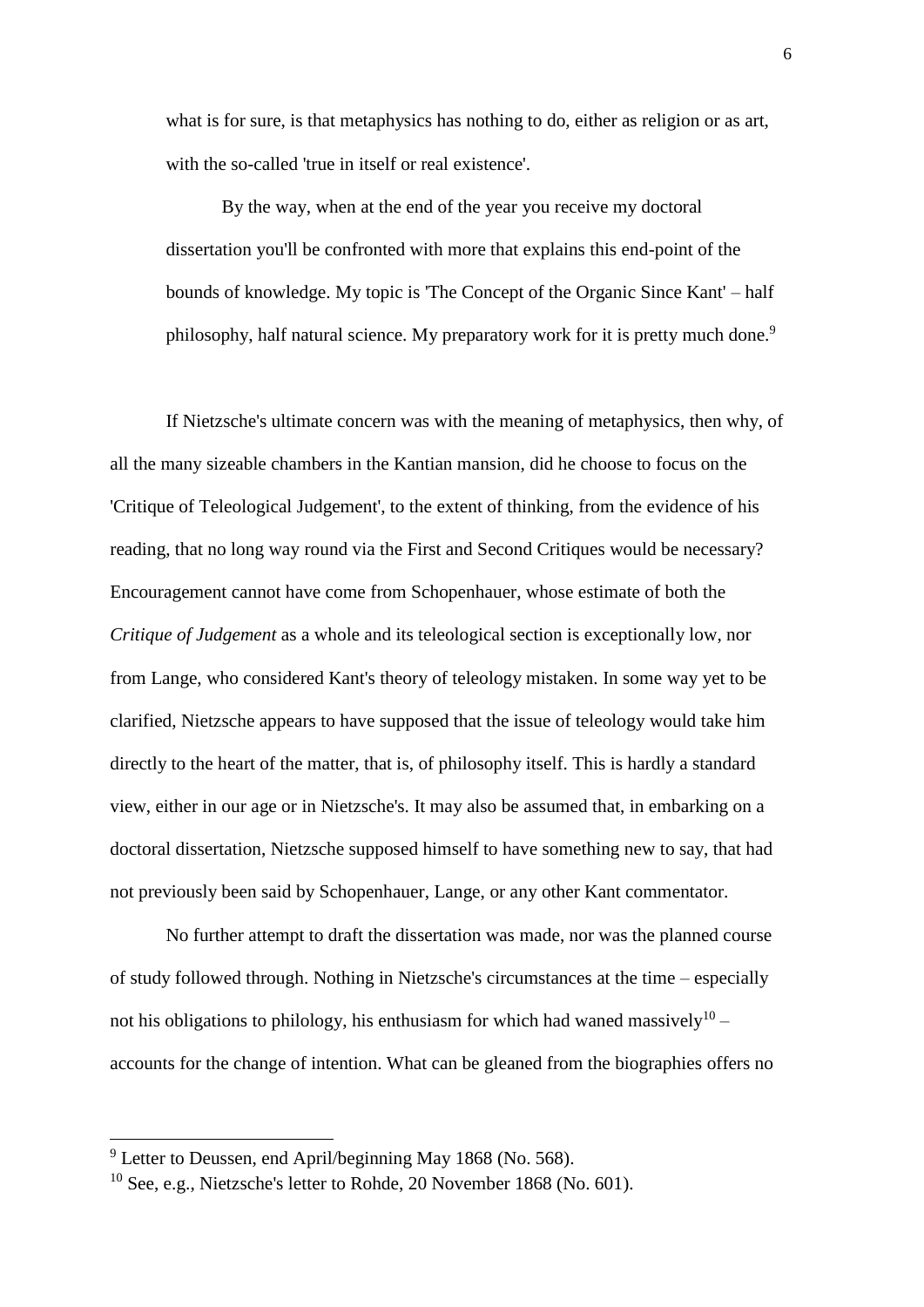direct explanation for Nietzsche's desertion of his original plan.<sup>11</sup> In October 1867 Nietzsche had been conscripted into military service, interrupting his studies at Leipzig, and in the time which remained at his disposal, he resumed his philological wok, which now focussed on Democritus, whose philosophical interest Lange had emphasized.<sup>12</sup> Janz observes an indicative shift in Nietzsche's attitude to this thinker: in place of the philological question of the authenticity of the fragments attributed to Democritus which had previously occupied him, Nietzsche began to consider Democritus in a humanistic light (as the 'Humboldt of the ancients'). The serious injury which Nietzsche sustained in March 1868, the effects of which endured until at least August, made him ineligible for military duties but in no way impaired his capacity for intellectual activity, indeed left with more time for those purposes.

The Teleologie notes were composed towards the beginning of his conscription, and in letters from the spring of 1868 Nietzsche reports his increasing dissatisfaction with the 'Fabrikarbeit' of philology, complaining of the way in which the historicism of philology stifles new questions. Nietzsche did not return to Leipzig, formally discharged from the regiment, until mid-October 1868. Nietzsche therefore had the opportunity, and presumably the motivation, yet did not persevere with the *Teleologie* project between April and October 1868. Why was this?

The beginnings of an explanation are suggested by a letter to Rohde from 3-4 May, where Nietzsche talks of having realized that a doctorate would not allow justice to be done to the philosophical 'Hauptsachen' that most interested him: for doctoral purposes, he tells Rohde, a narrow topic would be required, which meant a return to philology.

<sup>&</sup>lt;sup>11</sup> Those I have consulted are Janz (1978, 228–246), Hayman (1980, 94–105), Safranski (2002, chapters 1–2), Young (2010, chapters 4–5), and Blue (2016, chapters 11–13).  $12$  Lange (1866, 3–12).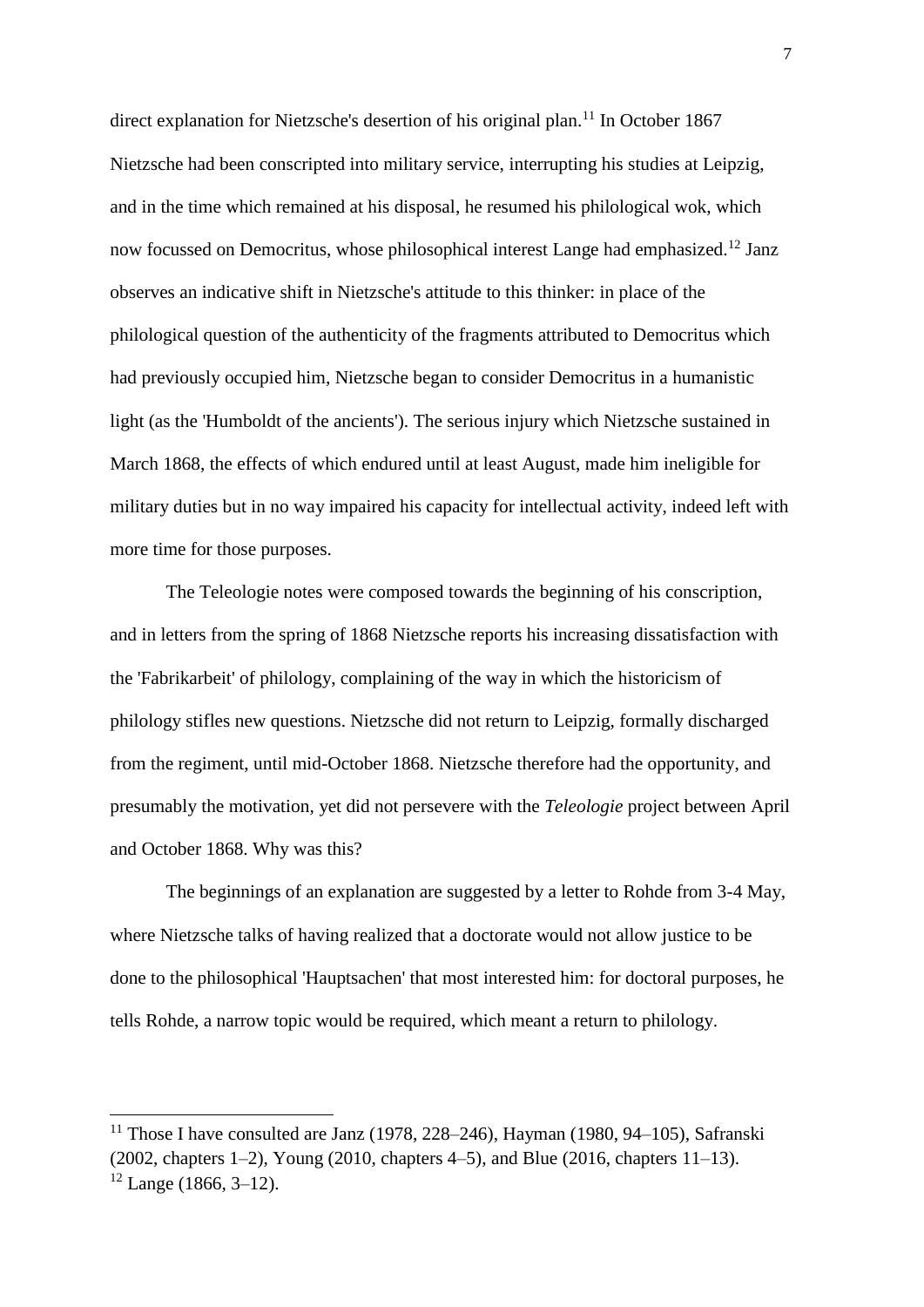This would explain why it no longer made sense for Nietzsche to compose an academic text on teleology, but not why he discontinued the philosophical project he had set himself. On the contrary, Nietzsche's intellectual motivation for doing so was as strong as ever. His philosophical development was accelerating over this period, Lange having opened up new horizons, and he had recently achieved clear awareness of the inconsistencies in Schopenhauer's metaphysics, owed in large part if not altogether to his reading of neo-Kantian critiques of Schopenhauer. Though still under the spell of Schopenhauer to the extent of seeing no superior alternative, his dissatisfaction with Schopenhauer's system considered as a body of doctrine (reflected, we will see, in the *Teleologie* notes) lead Nietzsche to redefine his valorization of Schopenhauer on the basis that Schopenhauer was, unlike Kant, a *Dichter*, and at the same time, unlike Goethe, also a *Philosoph*, and as such should be raised above both.<sup>13</sup> This ought to have added impetus to the *Teleologie* project, since Nietzsche now owed an account of how philosophy can double as *Dichtung*.

The absence of external factors encourages a philosophical explanation. It can be ruled out that he no longer considered the topic of interest. My suggestion is that it was abandoned because it seemed to Nietzsche that Kant had at least succeeded in showing the limits of what can be done with the purely *conceptual* problem of teleology, making examination of the history of subsequent theories pointless, and that Nietzsche, with encouragement from Schopenhauer and Lange, took this grinding-to-a-halt as exemplary of the fate of philosophical reflection in its traditional form. Yet at the same time, in part thanks to Goethe, in ways I will discuss, Nietzsche attributed positive significance to this apparently negative result, even though he could not yet grasp how it might provide a

<sup>&</sup>lt;sup>13</sup> Nietzsche's enthusiasm for Schopenhauer endured throughout the 1860s, long after his exposure to Lange: see the letters to von Gersdorff, end August 1866 (No. 517) and 1 December 1867 (No. 554).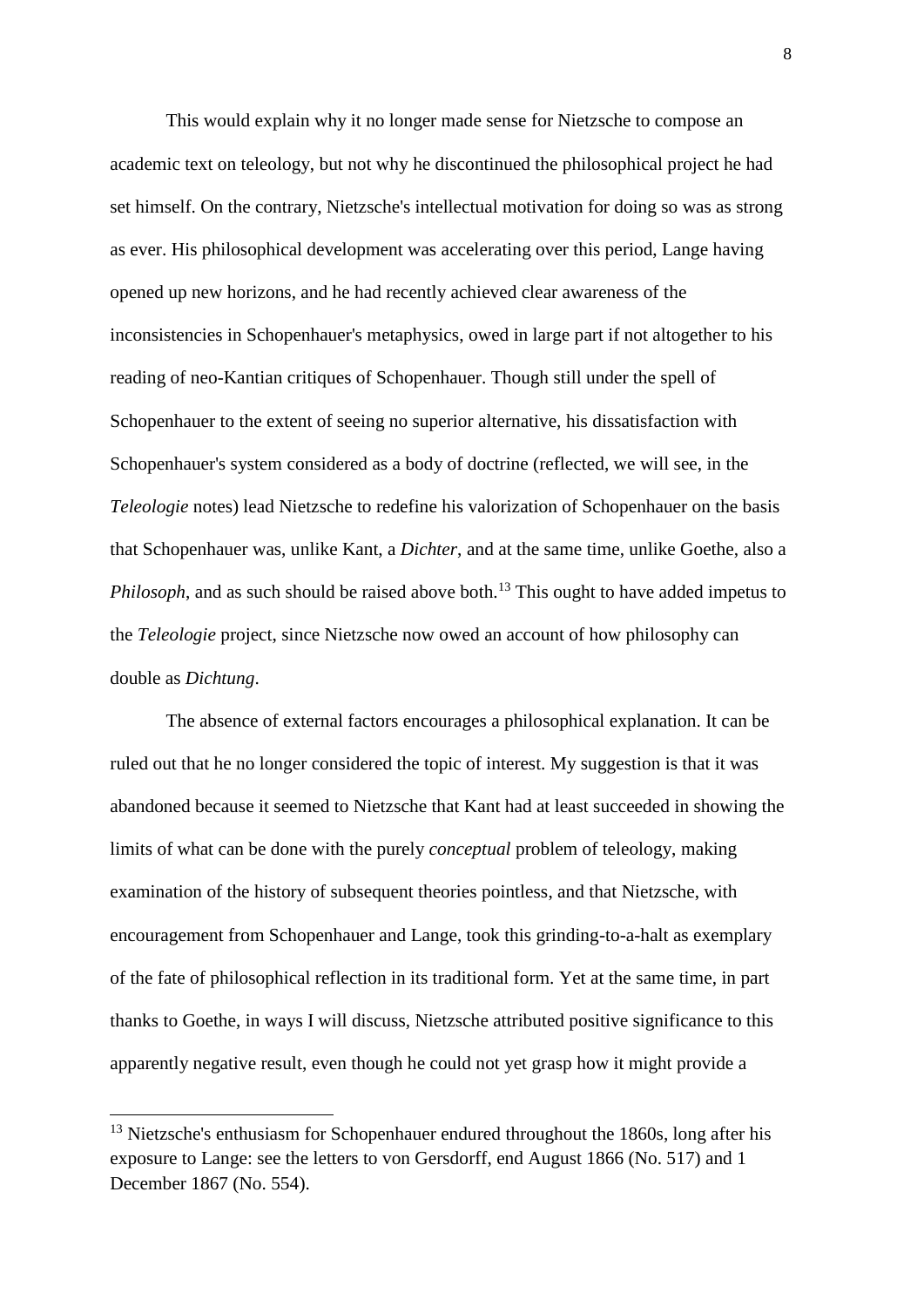determinate basis for anything new. This coheres with Janz's suggestion that Nietzsche's decision to pursue an academic career in philology had a philosophical motive: indirectly it would provide him with the opportunity to engage with *Hauptsachen* whose depth, he realized, no mere doctorate in philosophy could hope to plummet, and which in any case exceeded what he was presently capable of supplying.

#### **2. Proximity to Kant**

One striking characteristic of the notes is the extent to which Nietzsche at this point appears to accept – at the outset at any rate – that teleology presents a problem demanding a purely conceptual solution. There are precious few occasions where Nietzsche can be said to be exploring a philosophical problem in recognizably traditional terms, but here Nietzsche does appear perplexed by the Kantian question of how a concept can achieve objective reality: he accepts that the application of the concept of purpose to certain objects, its gaining objective purchase, poses of itself a problem of explanation and justification. Nietzsche entertains a dozen or so possible views of teleology, in the course of which he in effect rehearses Kant's Antinomy of Teleological Judgement: he follows out lines of thought which lead to the contradictory conclusions (1) that purposiveness must, and that it cannot, have a mechanistic explanation, and (2) that teleological characterizations are necessarily inferior to, and that they are epistemically on a par with, mechanistic characterizations. Adding to the puzzle, Nietzsche presumably envisaged natural science as contributing in some way to the solution of the problem of teleology – he describes the dissertation to Deussen as 'halb naturwissenschaftlich' – but in the notes themselves we find nothing of a scientific character: the handful of strictly naturalscientific works to which he refers are all under the heading of 'to be read', and Nietzsche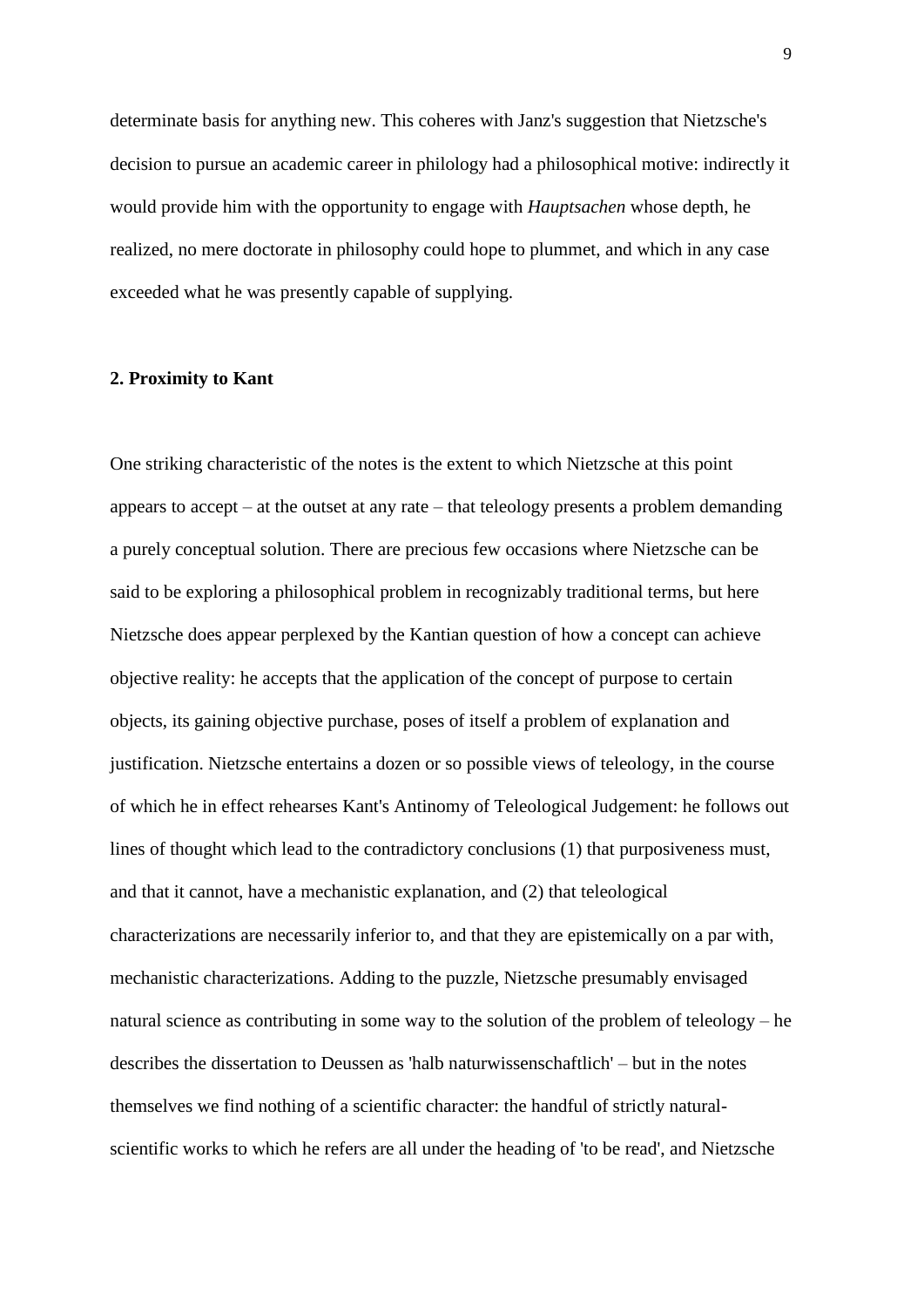gives no indication of how they might have relevance for the philosophical problem at hand. Nothing in the notes suggests that empirical enquiry can in principle resolve the puzzle.

This side-lining of natural science makes sense when we see the extent to which the notes show Nietzsche to be in agreement with Kant concerning the way in which the problem of teleology should be viewed. Nietzsche agrees with Kant, first, that the concept of an organism is not simply (in Kant's sense) an *empirical* concept: the real existence of organisms is not a plain self-accounting fact of experience. Second, Nietzsche denies that teleology can be derived from or grounded on the existence of anything *supersensible*. Schopenhauer's own supersensible solution to the problem of teleology is rejected, by implication, on two grounds, the second of which is standardly Kantian: (i) even if the singleness of the (world as) *Wille* may be held to explain, as Schopenhauer argues, the mutual accommodation of the various parts of nature to one another,  $14$  the premise is contradicted by another *a posteriori* datum, namely the *schreckliche Kampf der Individuen*,<sup>15</sup> which shows the world to be just as much disunified as it is unified; and (ii) in any case, Schopenhauer's metaphysical-realist Platonistic thesis, according to which Ideas give the world-as-representation what we regard as teleological form, is faulty *qua* type of inference, in the same manner as the argument from design.<sup>16</sup>

Third, Nietzsche, like Kant, denies that teleological features might be discovered to emerge from material or mechanical processes, or be explained in such terms.<sup>17</sup> In living beings we encounter an entirely distinctive type of form or structure, which is discontinuous with inorganic nature, $18$  and which must remain invisible from the

<sup>&</sup>lt;sup>14</sup> TK [7] 551.13-15.

<sup>&</sup>lt;sup>15</sup> TK [7] 551.18-19.

<sup>&</sup>lt;sup>16</sup> TK [4]550.21-22.

<sup>&</sup>lt;sup>17</sup> TK [24] 558.5-8, [24] 558.13-15.

<sup>18</sup> TK [15]554.9-13, [24]557.16-19.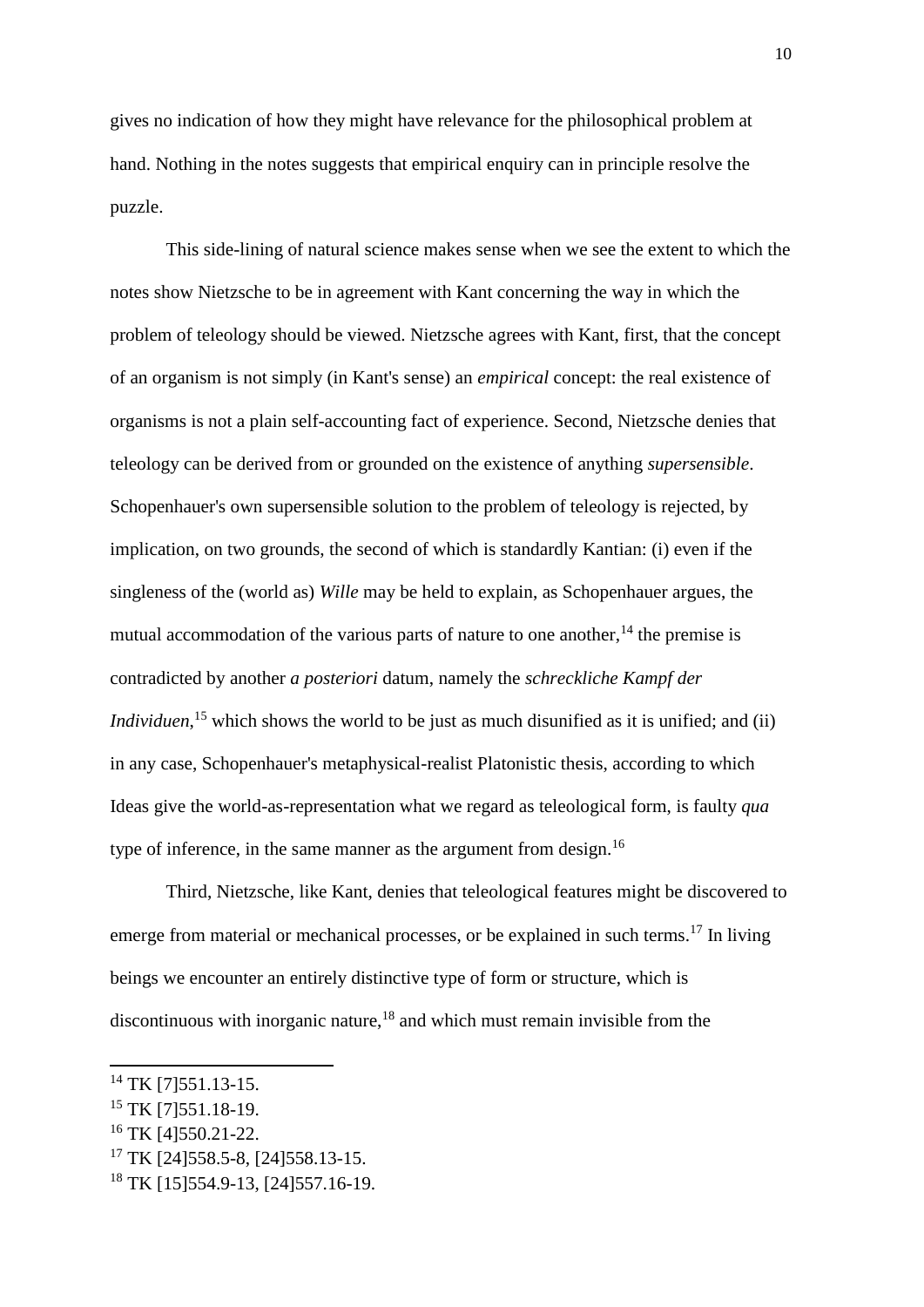standpoint of the exact natural sciences.<sup>19</sup> Whatever supervenience of teleology on mechanism there might be, it is not something into which we can have any insight.

Fourth, Nietzsche agrees with Kant that teleology must (therefore) be accounted for in terms of the subject's dispositions: teleological form is injected into the data of experience, whereby natural objects are to some extent assimilated to ourselves.<sup>20</sup> The possibility presents itself accordingly, Nietzsche acknowledges, of simply denying the existence of organisms, but he rejects this option: Nietzsche agrees with Kant, *contra*  Lange, that teleological conceptualization, despite its lack of sufficient empirical or supersensible anchoring, is *necessary* for us, even if this necessity does not have the *a priori* foundation that Kant supposes.<sup>21</sup>

Finally, and again in line with Kant, Nietzsche regards the problem of teleology as bound up with broader philosophical issues: that is, he agrees with Kant that identifying certain entities in nature as organisms and attributing purposes to their features, and conceiving ourselves as agents, belong to one and the same broad conceptual sphere. This raises the stakes, in so far as what we make of teleology in nature will have broader ramifications.

Thus far Nietzsche appears considerably closer to Kant than either Schopenhauer or Lange, and the fact that he rejects both of the latters' accounts of teleology signals that in his own terms he is breaking new ground. What Nietzsche nonetheless finds defective in Kant's 'Critique of Teleological Judgement' may be brought under four headings.

 $19$  TK [23] 557.2-6.

<sup>20</sup> TK [3]549.14-17, [20]556.22-25, [26]558.22, [28]560.11-13.

<sup>&</sup>lt;sup>21</sup> TK  $[24]$ 558.11-12. Remarks struck out by Nietzsche, given in the Nietzsche Channel version of the text but not in the *Kritische Gesamtausgabe*, located within TK [38]564.5-7, show him to have rejected eliminativism regarding teleology.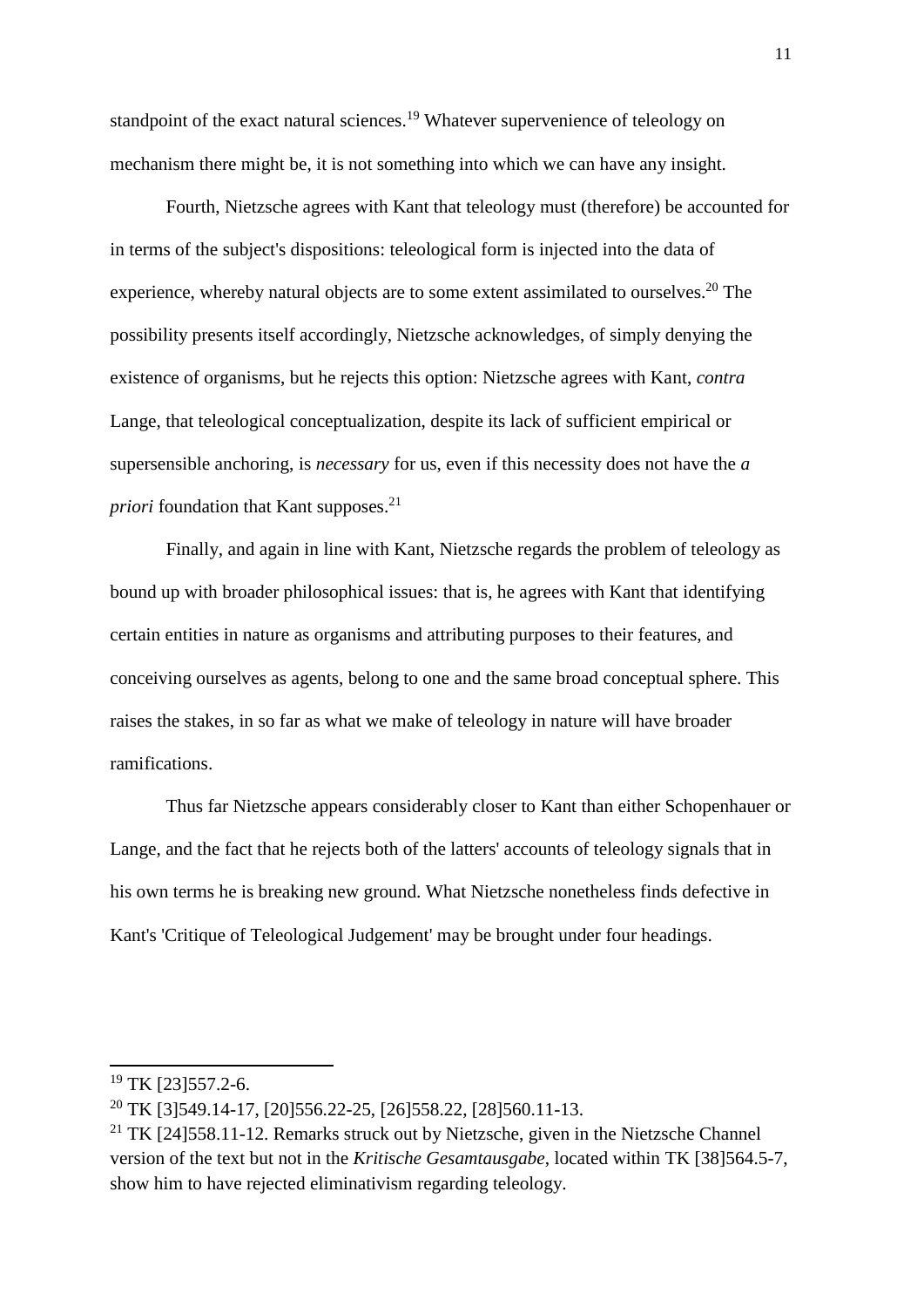1. Nietzsche objects to what he seems to regard as Kant's maintenance of an ontology of individual substances, *Dinge*, rather than restricting himself to talk of *Form*. 22 The rationale for this objection is unclear, since form is Kant's own principle of individuation for organisms, but what Nietzsche may be setting himself against is the notion that life 'itself' consists in something other than, and which lies beyond, the forms of purposiveness in which it *manifests* itself; the correct view being that not only is life visible to us only *as* form, but that purpose and form are essentially one and the *same*, '*identisch*'.<sup>23</sup> But, to repeat, it is not clear that Kant would disagree.

2. Much clearer is Nietzsche's objection to Kant's extrapolation from the purposiveness of individual organisms to a *system* of purposes in organic nature at large.<sup>24</sup> Nietzsche suggests that the *variety of forms* of purposiveness argues against their systematic unity: the very fact that there are so many different *ways* of being determinately purposive counts against the idea that all purposive things converge on a single telos.<sup>25</sup> What might be responsible for giving nature a false appearance of systematicity, Nietzsche suggests, is our interest in constructing hierarchies of classification for our own practical purposes.<sup>26</sup>

3. In line with the rejection of a system of purposes, Nietzsche asserts that, even though life is defined by and consists in purposiveness, no *reason* for purposiveness or life itself can be given: life must be *presupposed* in order for there to be purposes, so life *itself* cannot be thought to *be* (or have) a purpose.<sup>27</sup> This sounds like an objection to Kant, and

<sup>&</sup>lt;sup>22</sup> TK [43] 566.4-6, [46] 570.18-19.

<sup>23</sup> TK [47]571.22-23, [47]572.2.

 $^{24}$  TK [43]567.5-14.

<sup>&</sup>lt;sup>25</sup> TK [46] 569.20-24. This objection to Kant parallels Nietzsche's objection to Schopenhauer's inference to the singleness of will as an explanation of the natural order. <sup>26</sup> TK [46]569.25-27.

<sup>&</sup>lt;sup>27</sup> TK [46]570.2-4. See also TK [12]552.21 & 553.1-3, [15]554.3-6, [36]563.2-4.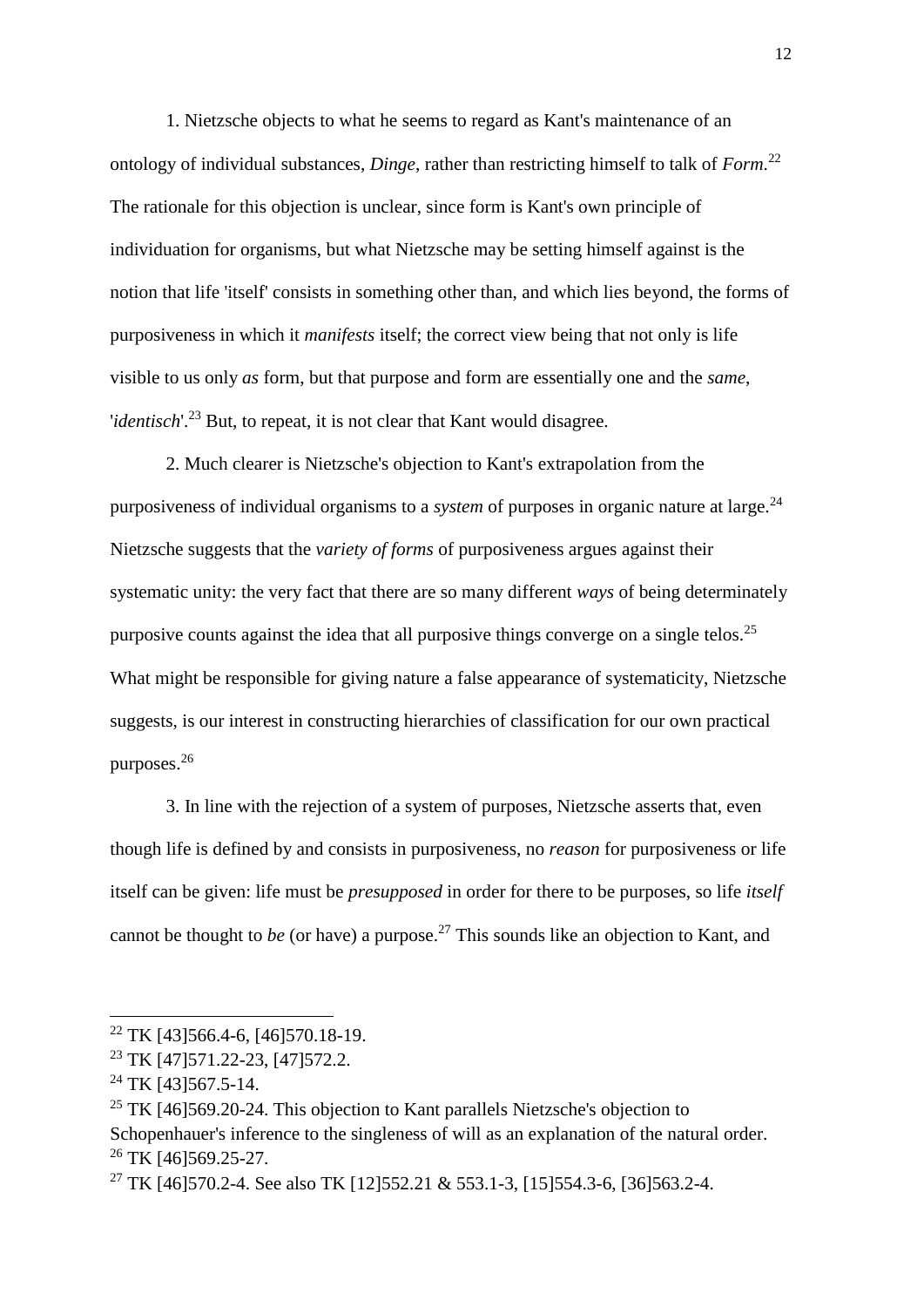Nietzsche seems to consider it as such, though again its bearing is oblique, since Kant does not hold that *Leben* is of intrinsic value. Kant's position is that nature, organic and inorganic, can and must be ascribed an actual purpose, *given* the fact of its existence, but only for pure practical purposes; since Kant denies that rational nature derives from organic existence, he can have nothing to say on the question of why the realization of the ends of reason should involve the existence of Nature in general or living beings in particular, any more than he contemplates answering the question of why there should be such a thing as *Erscheinung*. That we are organisms, and that there are any organisms at all, are for Kant simply framework-defining facts, transcendental circumstances. Nietzsche's real disagreement with Kant at this level concerns the value of morality.

4. This leads to the fourth respect in which Nietzsche considers Kant to have gone astray. Kant claims that the attribution of purposiveness to organisms depends on an analogy drawn with our conception of rational agency, meaning (for Kant) that our conception of the organization of a living being as involving the subordination of a manifold to unity, is derived from our conception, known from our own case, of concepts (end-directed intentions) as the productive causes of objects (actions and resultant states of affairs).<sup>28</sup> Nietzsche wants to resist this thought, but he does so with hesitation,<sup>29</sup> and it is not hard to understand why this should be,<sup>30</sup> for Kant's claim is not that organisms can *in fact* be understood as the effects of a rational will. In so far as Nietzsche appears to appreciate that Kant's claim has only *als ob* status, <sup>31</sup> and does not himself offer an

<sup>&</sup>lt;sup>28</sup> TK [27] 559.6-11 & 559.14-16.

<sup>&</sup>lt;sup>29</sup> TK [3]549.14-17.

 $30$  A point reflected in Nietzsche's ambiguity in the 1868 notes between (i) affirming purposiveness-*qua*-Leben while rejecting teleology, and (ii) affirming teleology while rejecting Kant's account of what it consists in.

<sup>&</sup>lt;sup>31</sup> More precisely, Nietzsche becomes aware that this is Kant's view, having talked at the beginning of the notes as if Kant were on the side of an Intelligent Author of organic life: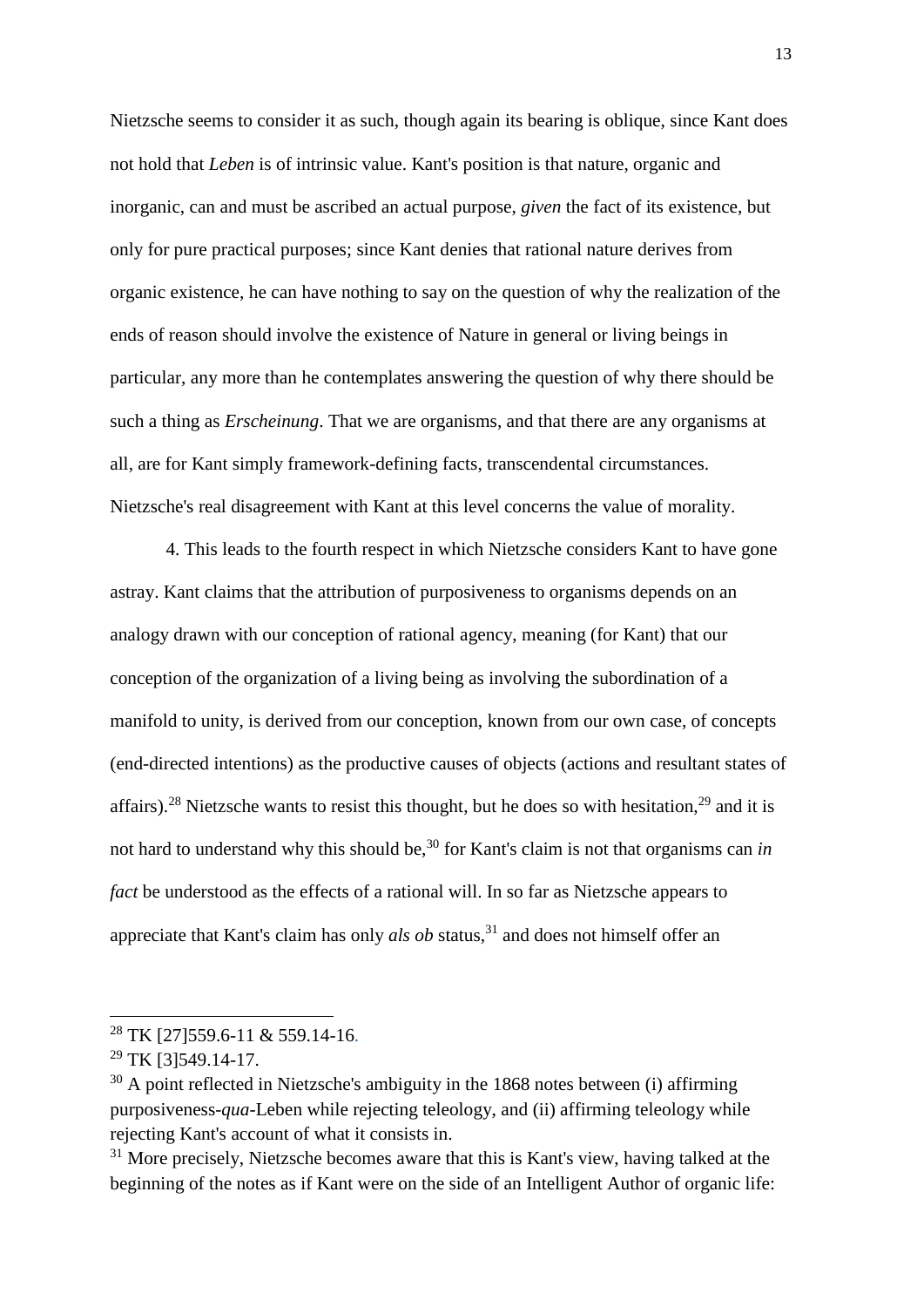alternative account of how we come to form, or of what it means to employ, the concept of purposiveness, or of what defines the manifold-unifying form that distinguishes living beings, the force of his criticism is indefinite.

Nietzsche does not, therefore, score many technical points against Kant, but the significance of his objections – as indicators of his own outlook – will emerge shortly.

What also emerges in the notes, though no big deal is yet made of it, is Nietzsche's rejection of the assumption that mechanistic explanation is philosophically privileged in the way that both Kant and Lange suppose.<sup>32</sup> Since Kant and Lange offer different bases for this privilege, Nietzsche has two disagreements here. His disagreement with Kant is simple: he thinks that Lange has shown convincingly that Kant's (and therefore also Schopenhauer's) conception of *a priori* grounding (in terms of *a priori* subjective structures) is empty (a conclusion which of course many before Lange had also reached). If so, then Kant's basis for privileging mechanistic explanation as constitutive rather than merely regulative is removed.<sup>33</sup>

Nietzsche's disagreement with Lange *vis à vis* mechanism is more complex. Lange, though critical of the philosophical naivety of materialism in its recent contemporary form, nonetheless upholds the epistemic sovereignty of the mathematically exact natural sciences, whose form of explanation is essentially mechanistic. According to Lange, our cognition is so thoroughly conditioned by our physiological apparatus and lacking in *a* 

see TK [22]556.13-14, which repeats Kant's wording in the *Critique of Judgement*, §65 (5:375).

 $32$  Nietzsche does accept that something is achieved by mechanism and not by teleology, but he does not accord it the same weight as do Kant and Lange. The following imply that teleology and mechanism are equally functions of our subjective constitution and epistemic limitation: TK [40]565.10-16, [30]561.16-17, [26]558.23, [30]561.16-17, [39]564.21, [40]565.1-5, [21]556.10-11, [40]565.8-10, [32]562.2-3.

<sup>33</sup> TK [30]561.16-17, [39]564.20-21, [40]565.8-12. Nietzsche commends Goethe's *Naturwissenschaft* for recognizing that mechanical nature is not bedrock: TK [30]561.13- 18.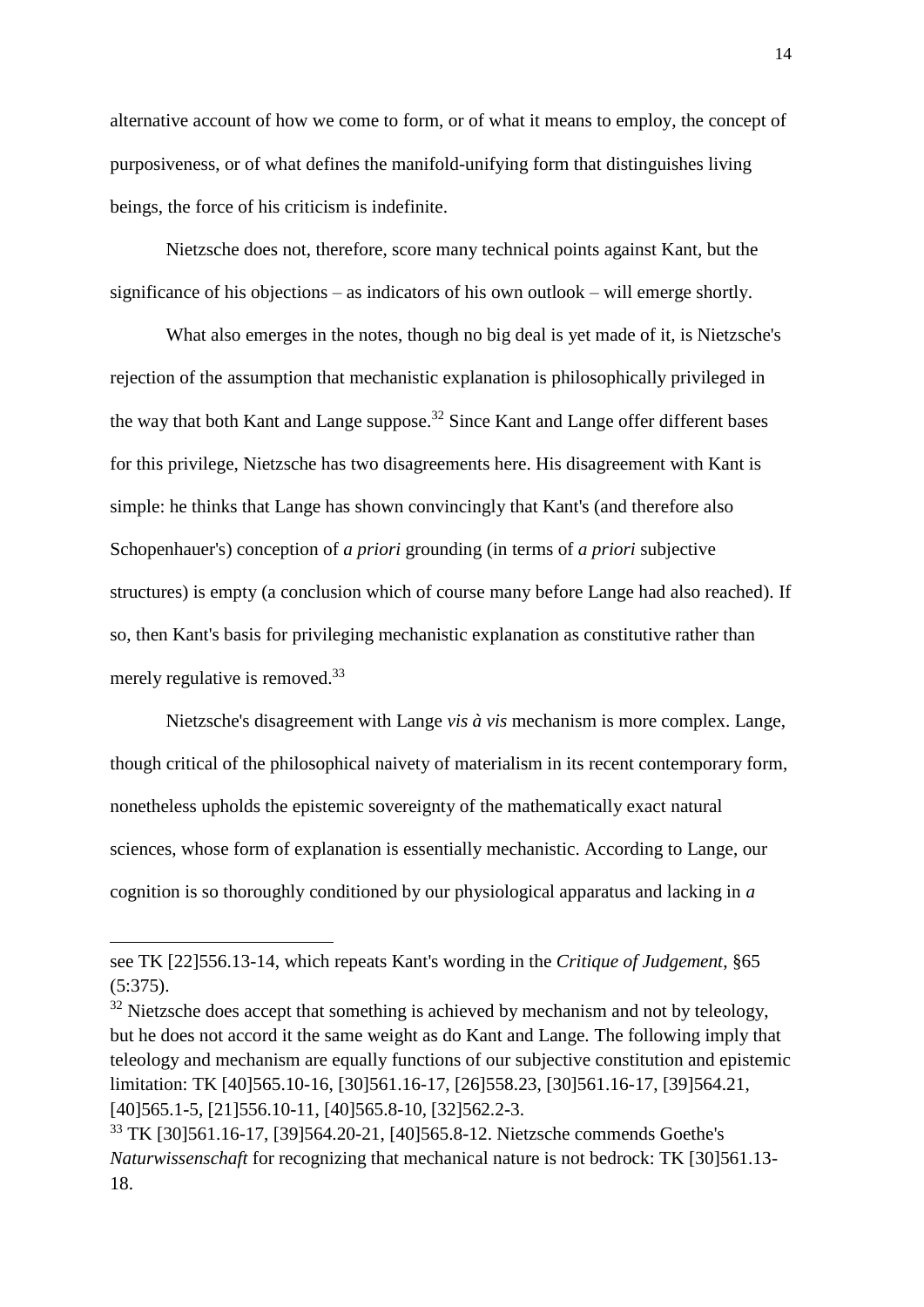*priori* grounds that no claim to knowledge of things in themselves can be sustained, yet exact science is, *faute de mieux*, the best we can aspire to.<sup>34</sup> Concerning what formerly seemed an explanatory need for teleology, this according to Lange has been eliminated by Darwin's theory of natural selection.<sup>35</sup> This has the consequence, Lange explains, that everything of an axiological and hence supra-empirical nature – the Good, the Beautiful, and everything that Kant brings under the heading of an 'Idea' – needs to be relocated onto another (purely 'ideal') plane. Lange claims that this constitutes a gain – since it means that Value no longer suffers under the constraints of Fact – but this freedom comes at the cost of a high dose of irreality. In Lange's scheme, therefore, no place remains for teleology *in nature*, which belongs on neither side of his exhaustive divide between *Naturwissenschaft* and 'the Standpoint of the Ideal'; whatever else might remain of teleology is resolved by Lange into human aspiration.<sup>36</sup>

# **3. Goethean elaboration**

 $\overline{a}$ 

Thus far, what Nietzsche may be thought to have taken away from his encounter with Kant's 'Critique of Teleological Judgement' is the bare possibility of a view which would conserve the integrity of teleological and perhaps other axiologically significant forms of non-mechanistic conception, *contra* Lange, and without any admission of its epistemic inferiority in relation to the science of mathematically determinable matter, to that extent

<sup>34</sup> See Lange (1866, 272–274, 329–347, 491–496).

<sup>35</sup> Lange (1866, 397–405, 425). In Lange's view Darwin had brought to completion one of the great insights of ancient philosophy, namely 'die absolute Beseitigung des Zweckbegriffe' (44), chiefly attributable to Democritus but also the work of Empedocles. <sup>36</sup> Lange's term, 'The Standpoint of the Ideal', was not introduced until the second edition (1873) of his *Geschichte*, but the idea itself, and the problems attached to it, are clear from the 1866 edition. Nietzsche's debts to Lange constitute a topic in its own right, which Stack (1983) and others have explored.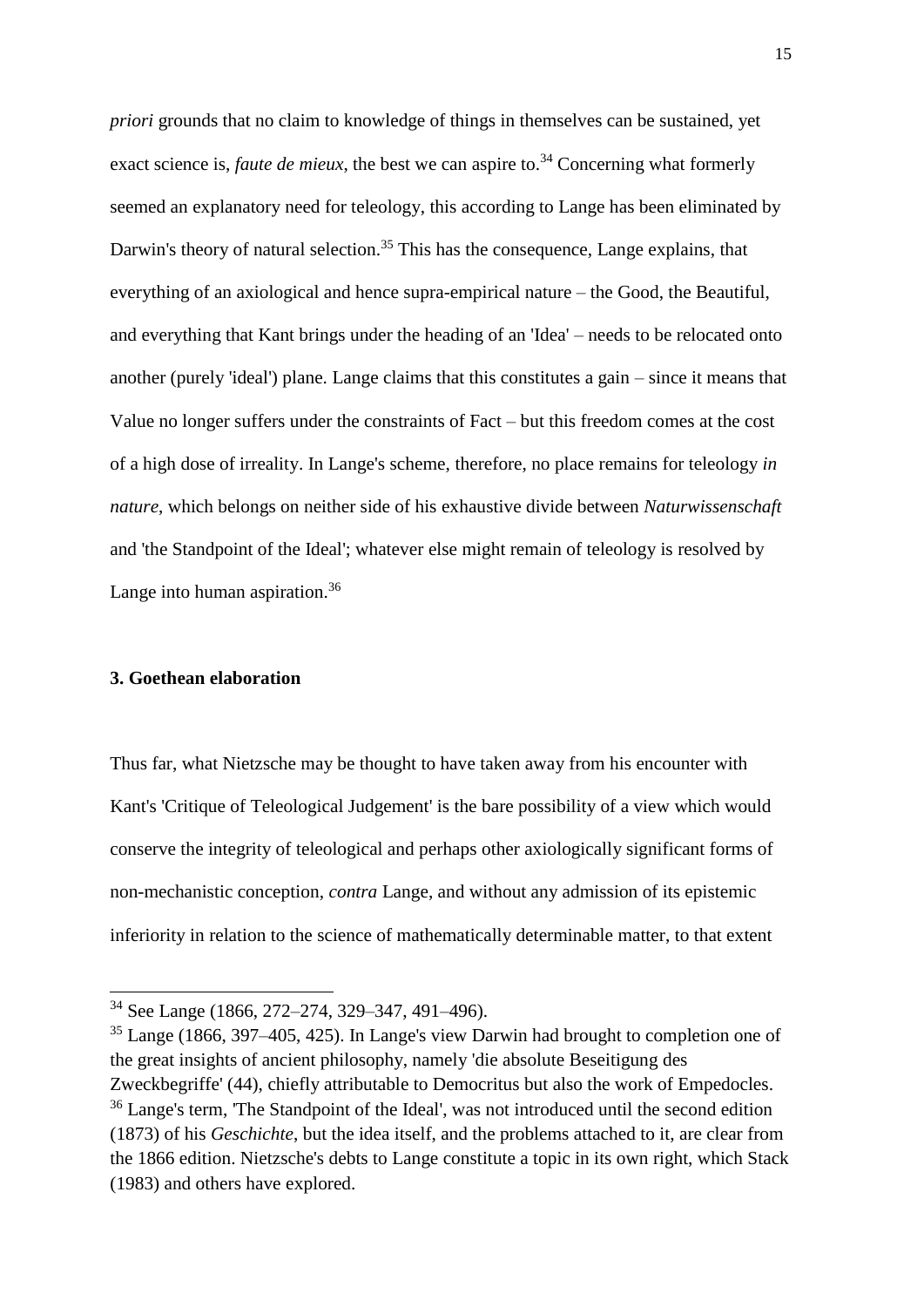departing from Kant as well as Lange. Nietzsche's minimalistic position, so far, is simply that purposiveness is a *sui generis* species of form which some sort of subjective necessity leads us to apprehend and which does not arise from needs of explanation. The next question is of course how this notion might be developed, or rather, whether there is anything in the 1868 notes that shows Nietzsche beginning to do so.

Goethe is the only other figure from classical German philosophy whom Nietzsche discusses in the notes. Nietzsche's first reference to Goethe quotes his assertion that every living being is (at the same time) a plurality.<sup>37</sup> This is consistent with Kant's view, which Nietzsche has just rehearsed, that the individuality of an organism is not a matter of bare particularity but derives from and consists in its *organization*, the problem of teleology being to work out how unity and plurality combine in the specific case of a living being. So far, then, nothing has been added to Kant. But the note which immediately follows refers to Goethe's account of 'the origin of his [i.e. Goethe's] natural philosophy from a Kantian sentence', which Nietzsche describes as 'sehr wichtig',<sup>38</sup> gives a clue as to where Nietzsche is headed.

The 'kantischen Satze' to which Nietzsche is referring comes at the end of a twopage account of his scientific method which Goethe composed in 1817, 'Anschauende Urtheilskraft'. Goethe writes: 'Thus there was nothing further to prevent me from boldly embarking on this ''adventure of reason'' (as the Sage of Königsberg himself called it).'<sup>39</sup>

Kant had used the phrase 'adventure of reason' in the *Critique of Judgement* in relation to Blumenbach's theory of a *Bildungstrieb*<sup>40</sup> – the hypothesis of a single formative force which expresses itself differentially in the order of organic forms – which Kant

<sup>37</sup> TK [22]556.18-21.

<sup>38</sup> TK [22]556.22-23.

<sup>39</sup> Goethe, 'Judgement through Intuitive Perception' [1817, pub. 1820] (1858, 425; 1995, 32).

<sup>40</sup> *Critique of Judgement*, 5:419n.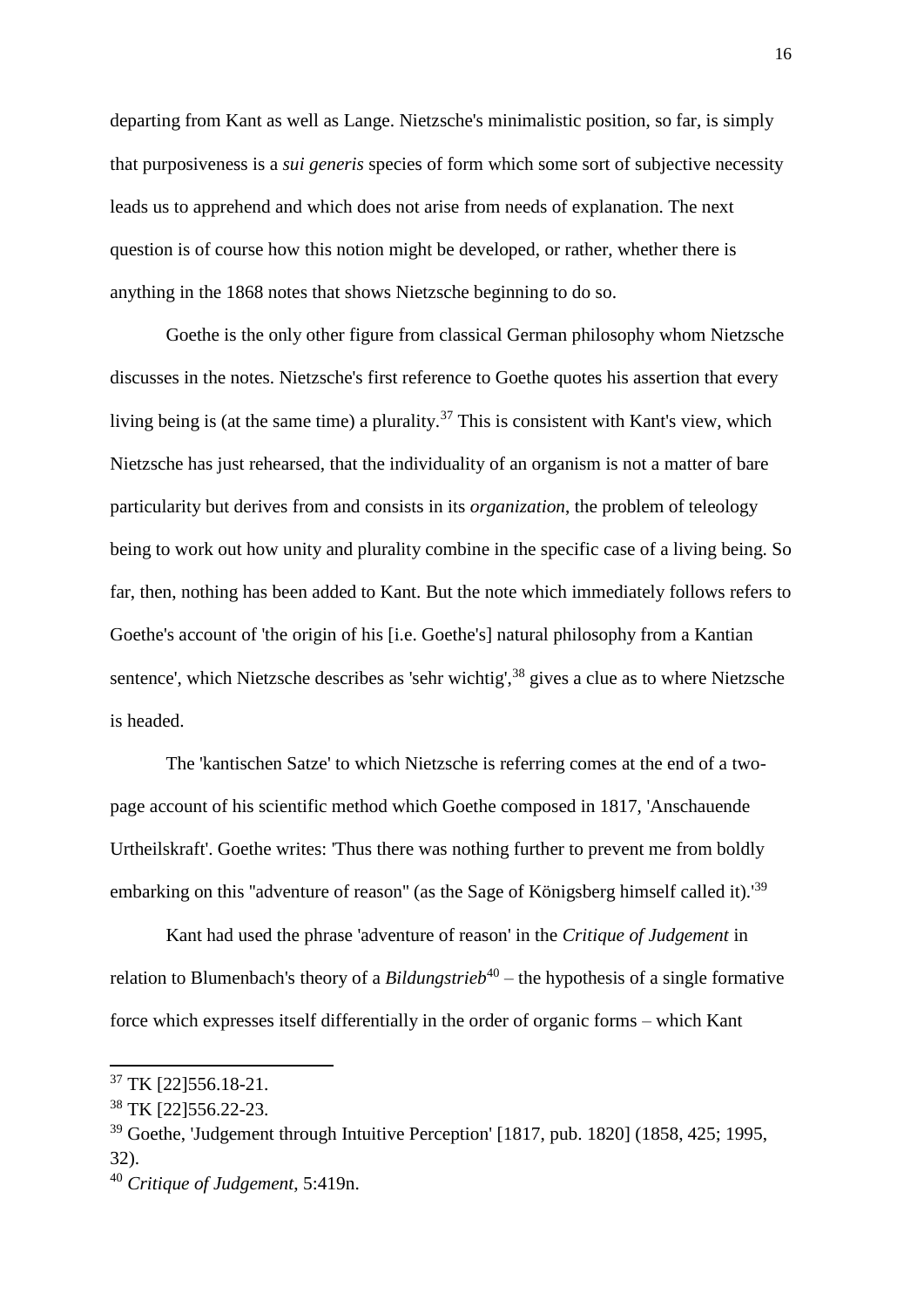regards not only as consistent with his own theory of teleological judgement but also with favour, despite the fact that Blumenbach's conjecture is not provable in transcendental manner or confirmable in the manner of Newtonian physics. That Kant was willing to give Blumbenbach his blessing is, as has been noted, somewhat surprising in view of Kant's decimation of a closely similar idea in his review of a work of Herder's only five years earlier. Kant had presumably come to see that the hypothesis itself (once detached from Herder's aggressive anti-Kantian naturalism) could be accommodated: Kant's view is now that there is a warrant, deriving from what he calls the 'reflective' power of judgement, for pursuing Blumenbach's hypothesis, on the condition that it is acknowledged that whatever results we might thereby reach can have only regulative status. Kant's newly introduced concept of reflective judgement bears the load of accounting for everything that falls between the *a priori* provable on the one hand, and rudimentary *a posteriori* truth on the other, and of thereby uniting these poles in our cognition. Teleological judgement, which begins with pre-scientific concepts such as that of a blade of grass, and which the new life sciences elaborate, is an exemplary instance of the reflective use of our power of judgement.<sup>41</sup>

The further details of Kant's theory need not be expanded on here. What matters is that Goethe believed that Kant, by dint of his approval of Blumenbach's 'adventure of reason', had endorsed by implication the programme of morphology to which Goethe devoted great energy (and which he, importantly, believed to be integral to the vision of creative nature that his own artistic endeavours presupposed). More precisely, what matters is that Nietzsche attached importance to this thought of Goethe's.

<sup>41</sup> As Nietzsche records in the *Teleologie* notes, 'Zweckursache' are the subject of 'nur reflektirende Urtheile' (TK [40]565.15-16). Nietzsche employs the concept of regulative judgement at later points in the *Nachlaß*, with connotations of fictionality, hypotheticality, or merely methodological or presuppositional status: KGW VII-2.150-151 and KGW VII-2.264, both from 1884.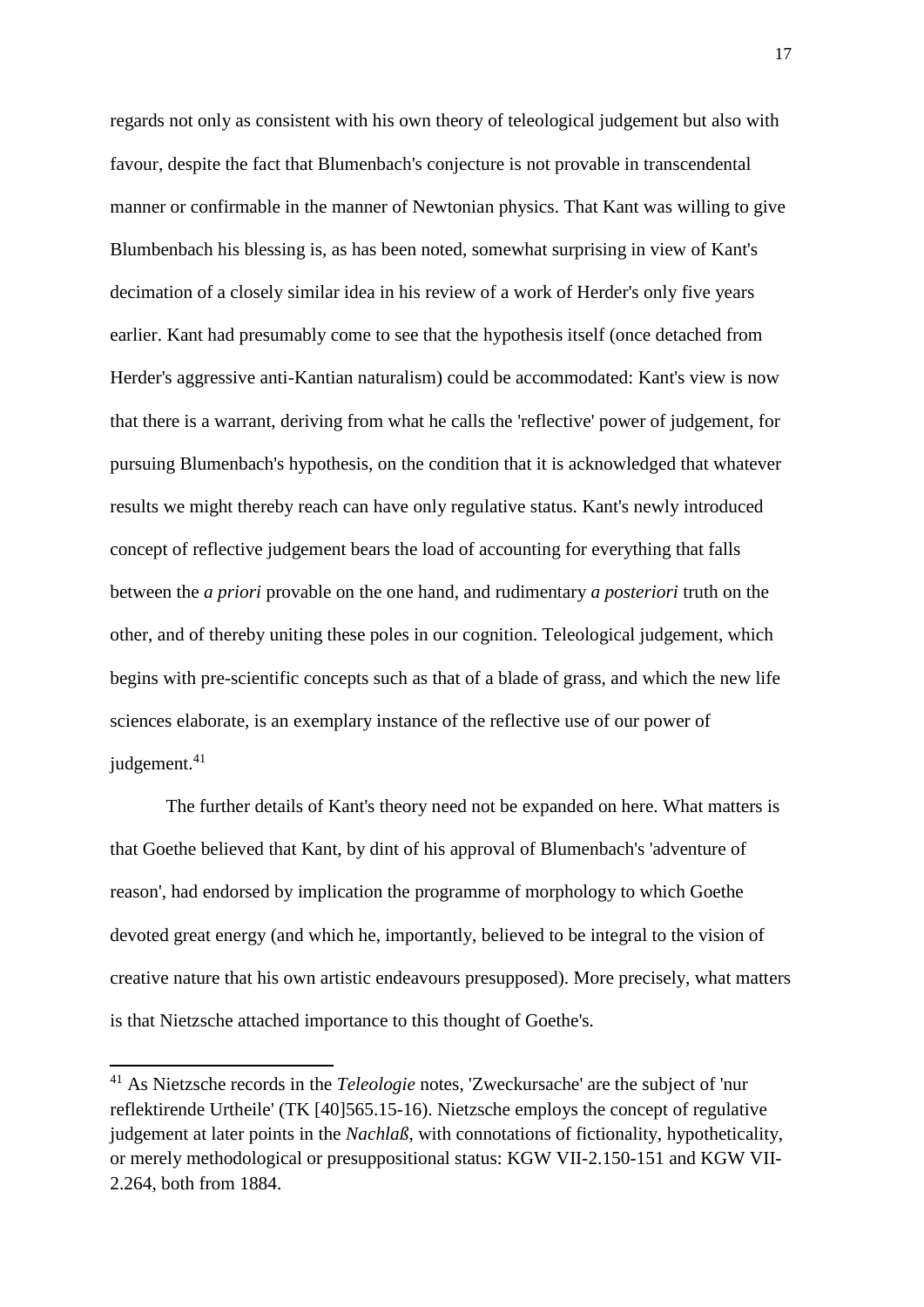Now of course Nietzsche in 1868 knew full well that Goethe's *Naturwissenschaft*, measured in the terms of later and exact natural science, had not proved credible, and he cannot have supposed that the solution to the problem of teleology lay in a return to Goethe's own theories of the *Urpflanze* and so on.<sup>42</sup> What Nietzsche must be attaching importance to instead is the vaguer notion that Kant's *Critique of Judgement* authorizes the *type* of aesthetically impressive world-imaging exemplified by Goethe's *Naturphilosophie* – that is, a mode of conception which is rooted in but goes beyond the rudimentary teleological judgements of ordinary understanding and is regulated in a way which answers to our interest in edification and aesthetic satisfaction as well as scientific understanding. Lest it be thought that this puts too much weight on (Nietzsche's reading of) a single stray *Satz* in Goethe, it should be noted that the short text from which the Goethe sentence comes is the direct continuation of a piece which immediately precedes it in the 1840 edition of Goethe's *Sämmtliche Werke* which Nietzsche was using, and which he cannot have overlooked, called 'Einwirkung der neuern Philosophie', which is a virtual hymn of praise to the *Critique of Judgement*, in which – here the fit with Nietzsche is especially neat – Goethe tells us that, as far he is concerned, what is of greatest interest in Kant's philosophy is contained in the *Critique of Judgement*, through which the *Critique of Pure Reason* is best approached.

Is this to say, then, that Nietzsche is in some way returning to Goethe's standpoint, even if he is not proposing to resurrect Goethe's natural science? Not quite. Or rather, by no means. Nietzsche is attracted to Goethe's idea that, when we appreciate the real meaning of the *Critique of Judgement*, new horizons open up – hence the 'sehr wichtig' – but there is

 $42$  Though the possibility of something along these lines flares up at later points, e.g., GS 113.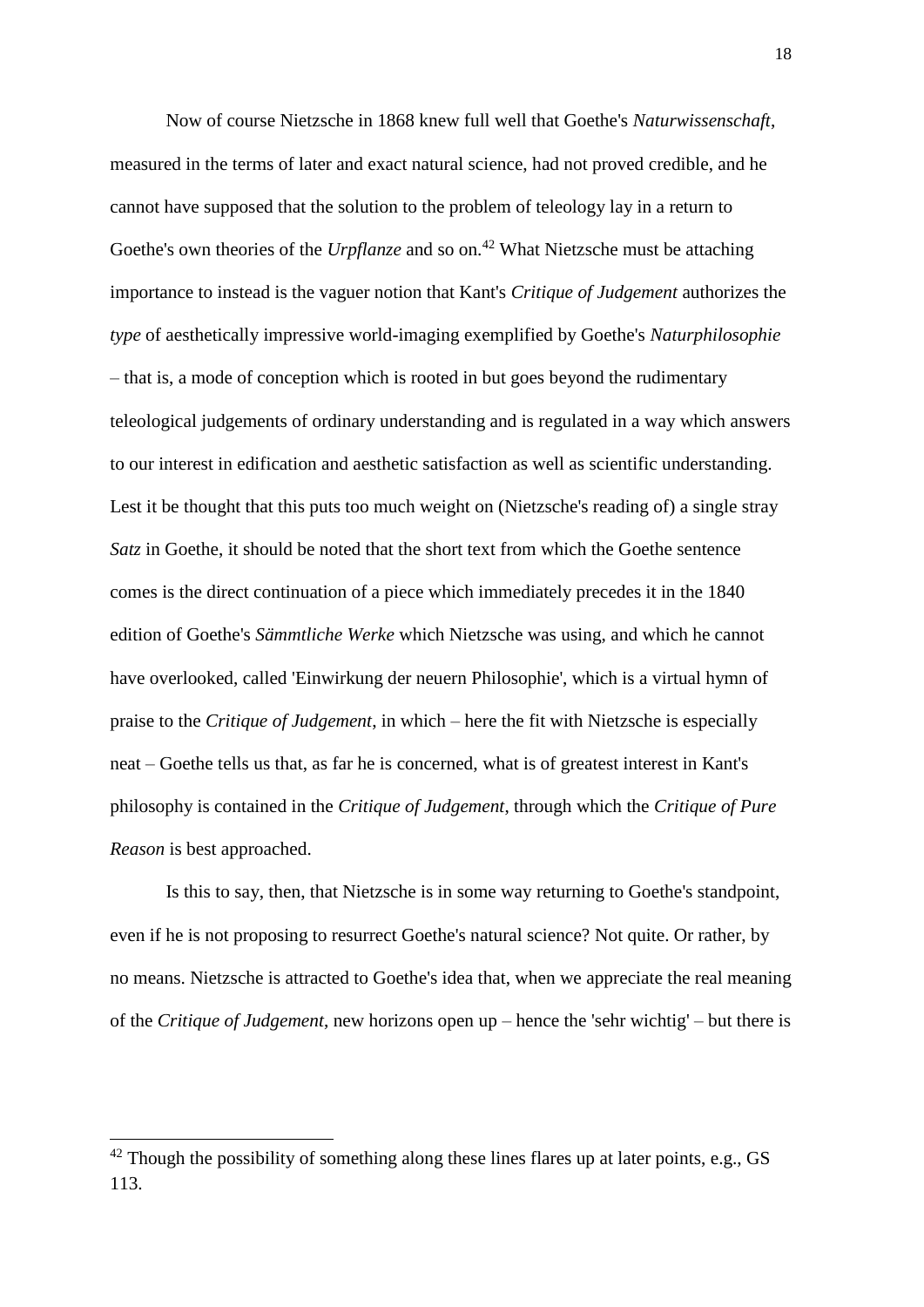a profound difference between the outlook which Nietzsche is beginning to formulate in 1868, and the position which Goethe had developed.

Kant supposes that in approximating to complete systematic knowledge of nature, and in conceptualizing certain products of nature as organisms, we are getting closer, albeit in some highly oblique sense, to Nature's supersensible substrate. Goethe believes that in undertaking the 'adventure of reason' licensed by Kant, we can justifiably suppose ourselves to be getting to the truth of things in a much more direct sense. That Goethe had a rigorous conception of his method in natural science, which if correct would support a realist construal of his results, is made clear in Eckart Förster's recent book on classical German philosophy.<sup>43</sup> Nietzsche indicates his appreciation of what is distinctive of Goethe's methodology, and in any case cannot have failed to recognize that Goethe believed organic life to have a deep intelligibility.<sup>44</sup> Goethe took the *Critique of Judgement* to have demonstrated Nature to be self-justifying and self-irradiating in a way that unites aesthetic satisfaction with scientific knowledge:

[T]he main ideas in the book were completely analogous to my earlier creations, work, and thought. The inner life of nature and art, their respective forms of activity as they arise from within – all this came to clear expression in the book [*Critique of Judgement*]. It was shown that the products of these two infinite worlds

 $43$  Förster (2012, chapter 11).

<sup>&</sup>lt;sup>44</sup> Early in the notes Nietzsche refers to the possibility that teleology is explained by a force of unconscious purposiveness in nature (TK [4]550.6-8), but this supposition is later questioned (TK [18]555.3-8). Goethe's method is glossed at TK [29]560.21-24 as itself having an organic developmental character.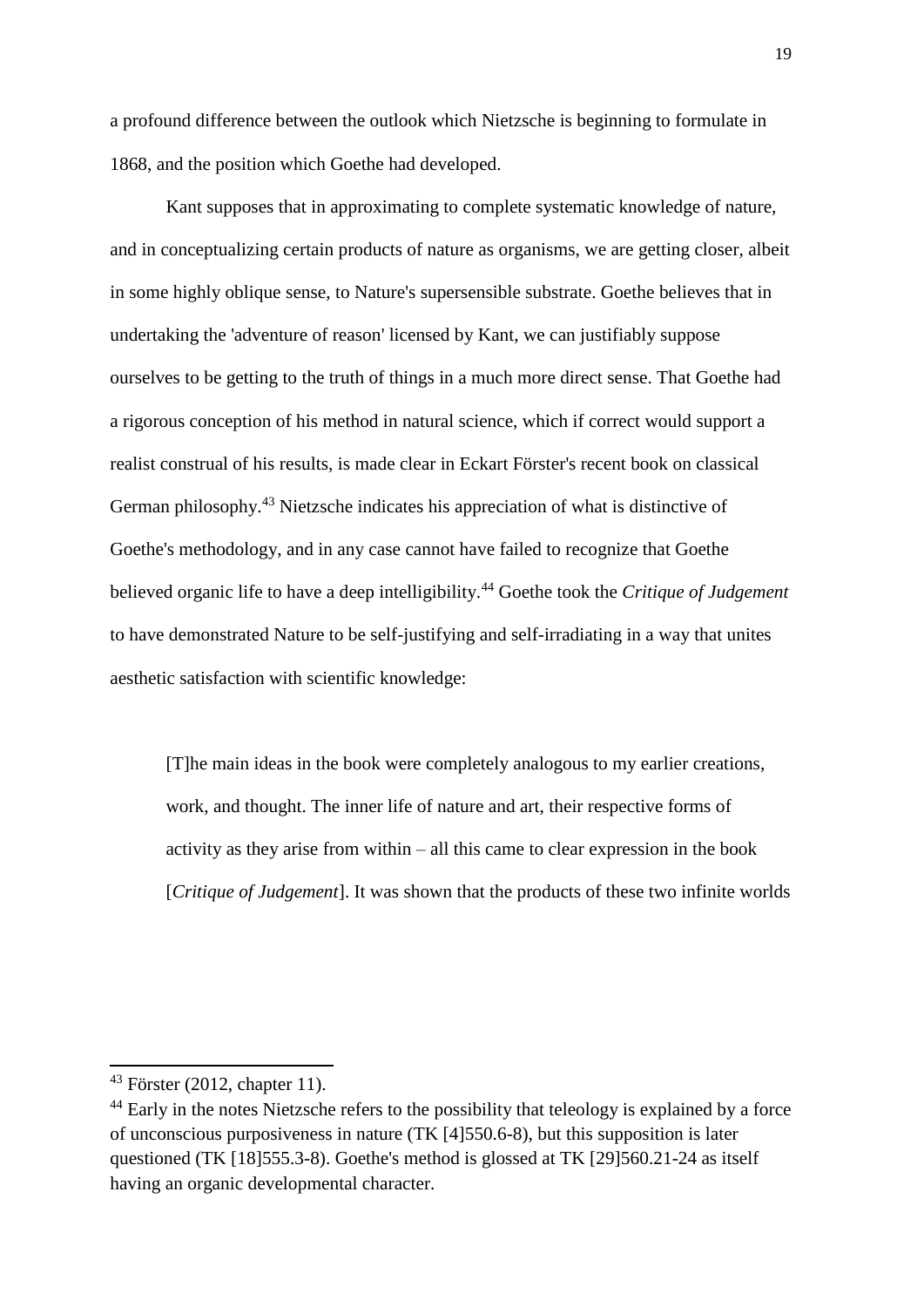exist for their own sake, and that things found together may exist *for* one another, yet not through any intention.<sup>45</sup>

And this cognitive transparency and existence-for-its-own-sake is exactly what Nietzsche believes *cannot* be found in organic nature:

Are purposive causes needed in order to explain the existence of a living being? No, only in order to explain *how* it lives.

Do we need purposive causes in order to explain the life of some being? No, 'life' is for us something completely dark [*etwas völlig dunkles*], on which consequently no light can be shed by means of purposive causes.<sup>46</sup>

With reference to the last sub-clause, recall that Nietzsche told us earlier in the notes that 'Leben' cannot be detached from the *forms* of purposiveness in which it manifests itself (the two are 'identisch'). So if causation by purposes cannot dispel the complete darkness surrounding, or contained in, the concept of life, then nothing can do so, meaning that life just *is* – at least as far as its *concept* is concerned – entirely dark.

To confirm that Nietzsche means what he says – and moreover that he thinks that the darkness of life at the level of *thought* lies also at the level of *intuition*; thereby following Goethe in converting a Kantian *principle* of cognition into an *intuitive* datum – compare the above with the opening of his roughly contemporaneous notes 'On Schopenhauer':

<sup>&</sup>lt;sup>45</sup> Goethe. The Influence of Modern Philosophy' [1817, pub. 1820] (1858, 419–421; 1995, 28–29, translation modified). The theistic conception of teleology as presupposing 'intention' to which Goethe refers is that of Wolff. <sup>46</sup> TK [47]571.9-12.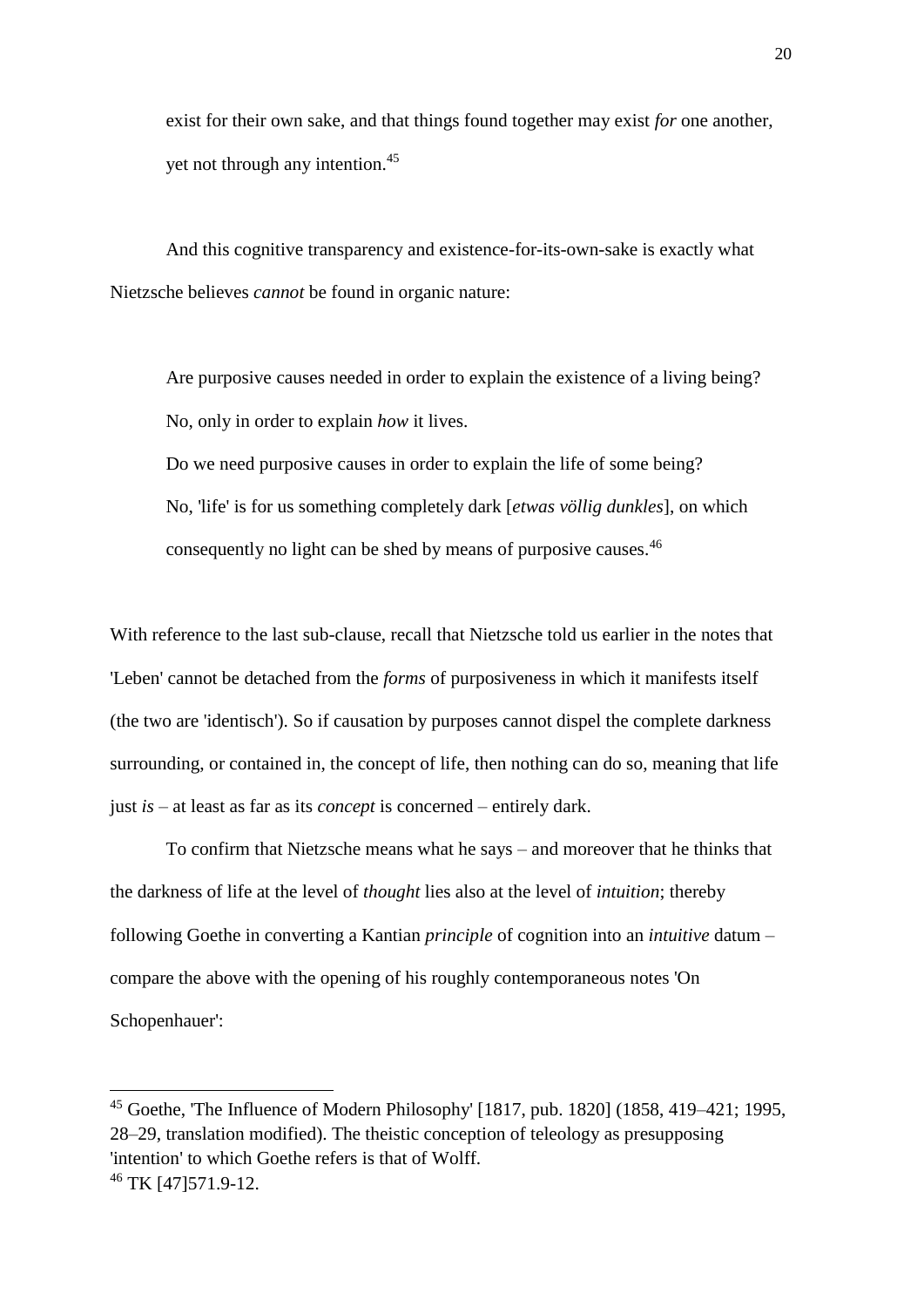An attempt to explain the world under an assumed factor.

The thing-in-itself receives one of its possible shapes.

The attempt failed.

Schopenhauer did not regard it as an attempt.

His thing-in-itself was deduced by him.

The reason why he did not see his own failure was that he did not want to sense the dark and contradictory elements [*daß er das Dunkle Widersprechende [....] nicht fühlen wollte*] in the region where individ.[uality] ends.

He distrusted his own judgement.

Passages.

The dark drive [*der dunkle Trieb*] brought under an apparatus of representation, manifests itself as world. This drive has not found a place under the *princip. indiv*. 47

What Nietzsche means by insisting on the darkness of life can be clarified by going back once again to Kant. What marks off the organic from the inorganic, Kant argues, is the manner in which certain empirical entities, beginning with blades of grass, exhibit a type of form which is *contingent* in relation to mechanism. In the notes Nietzsche returns several times to this idea of Kant's. Now when Kant speaks of 'contingency' as the mark of the organic, what he means by this is simply the negative and purely *epistemic* property just mentioned, i.e., of not being subsumable under the laws of mechanical nature; Kant's positive account of teleological form comes later. Nietzsche however reinterprets this contingency, taking it to signify, in addition to mechanical unsubsumability, a positive

 $^{47}$  KGW I-4.418, 57[51] (2008, 1).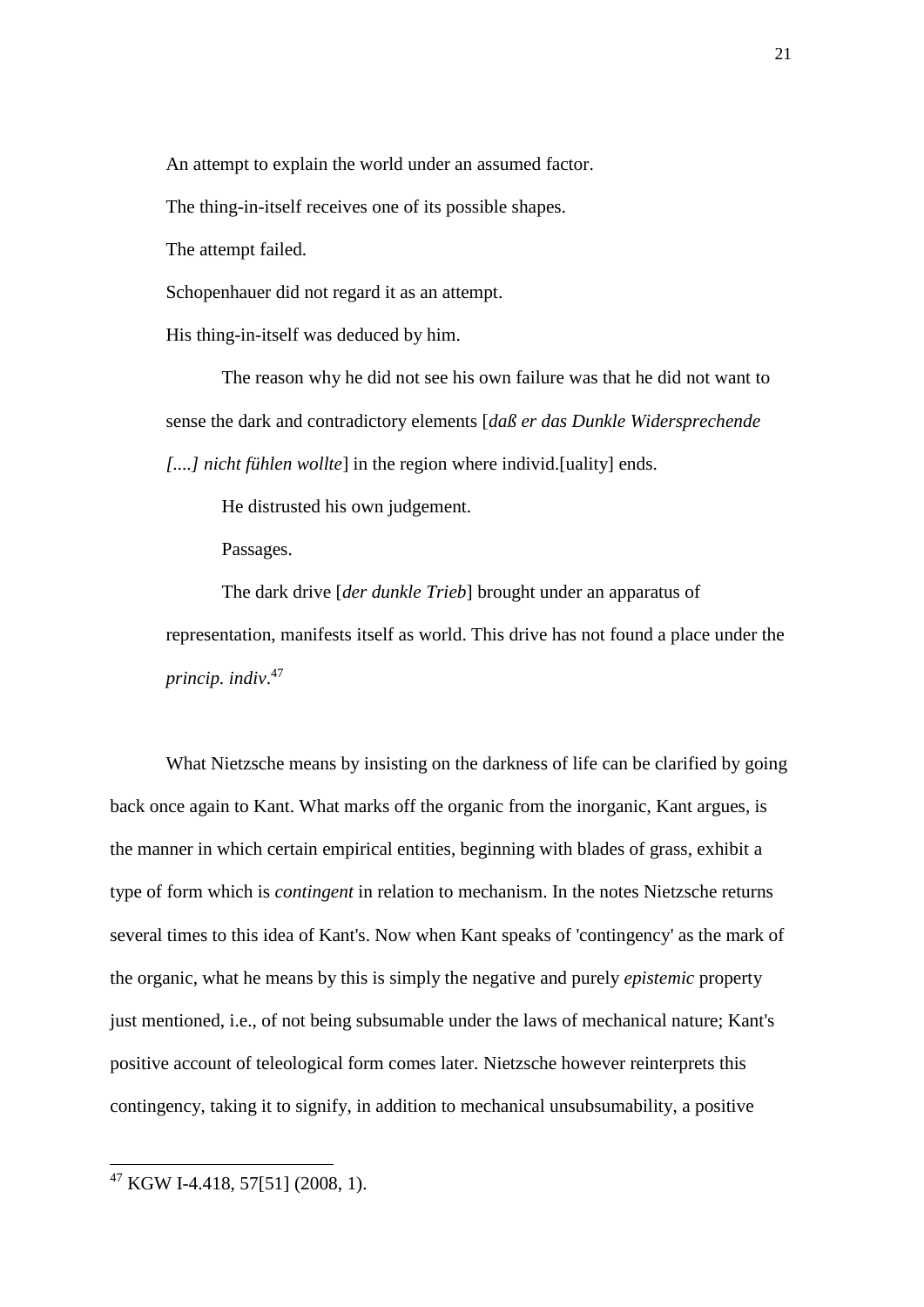property, which is responsible for life's discursive impenetrability.<sup>48</sup> (Nietzsche characteristically uses the term, *Ausnahmefall*, instead of *Zufälligkeit*, to evoke this property.<sup>49</sup>) So, as Nietzsche puts it, what makes life *stand out* from the rest of nature is precisely its *irrationality*, the *völlige Unvernunft* of purposiveness. The relation of organic to inorganic nature cannot, Nietzsche says, be bridged. Thus, even though we belong to Nature, we are bound to consider our emergence from it a kind of unaccountable Fall or (anti-)miracle.<sup>50</sup> The connection of Nietzsche's 'irrationality-of-life' thesis with his criticisms of Kant's theory of teleology – viz., his denial that natural purposes form a system, his claim that no reason can be given for the existence of life as such, and his assertion that the purposiveness of nature is not to be understood on any analogy with rational agency – should be clear.

My suggestion in sum is that Nietzsche's conception of a doctoral thesis on the problem of teleology in nature arose, not out of concern with methodology in the life sciences or the new issue of how to assimilate Darwin's discoveries philosophically, but because he thought, as Kant had claimed in the *Critique of Judgement*, that the topic of teleology holds a key to something of fundamental philosophical importance, though of course in Nietzsche's view this had not been comprehended correctly by Kant himself. What makes the 1868 notes significant, therefore, is not any specific novel thesis concerning teleology contained within them, but Nietzsche's appropriation of a Kantian idea and development of it to derive anti-Kantian conclusions. First, it allowed him to validate the general type of *dichterisch* intellectual construction which Goethe had asserted

<sup>48</sup> TK [7]551.20-21, [5]550.24-26, [12]553.5-11, [18]555.9-11), [24]558.9-10, [29]561.3-4, [46] 569.32-33, [46] 570.2-4, [52] 575.10-11. The notion, or image, of man's existence as involving abrupt and incomprehensible discontinuity recurs in Nietzsche's writings, e.g., GM II, 16–17.

<sup>&</sup>lt;sup>49</sup> This line of thought endures, and is intensified, in Nietzsche: see GS 109. <sup>50</sup> TK [18]555.6-8.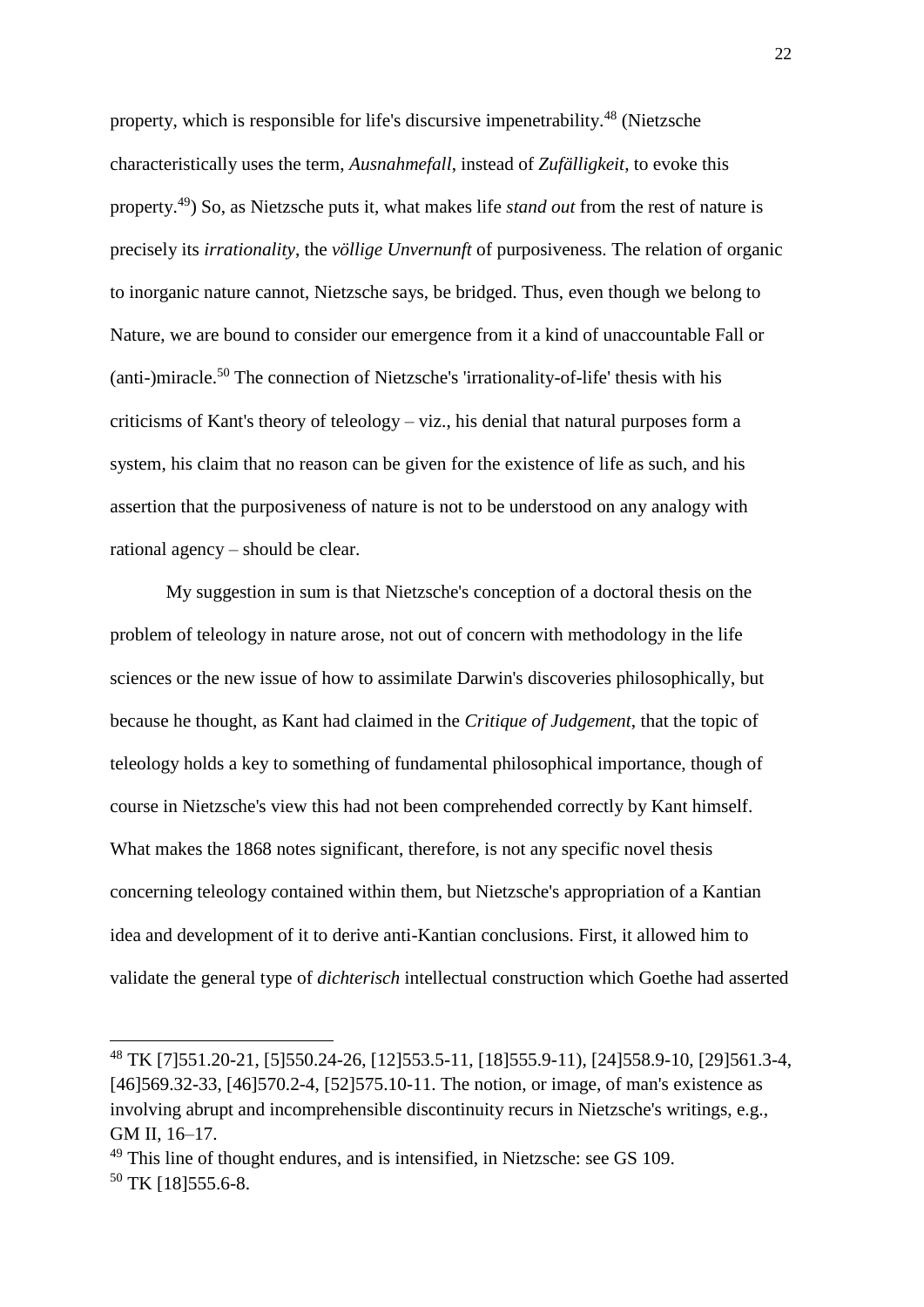could be derived from the *Critique of Judgement* and that Nietzsche had also found in Schopenhauer.<sup>51</sup> Second, it allowed him to re-propound a Schopenhauerian insight, concerning the strict immanence of purposiveness, which Nietzsche had come to think the philosophical doctrines of *The World as Will and Representation* fail to encapsulate.

#### **4. Nietzsche's philosophical outlook in 1868**

l

The picture just given of how Nietzsche reshuffles the pack in the 1868 *Teleologie* notes – playing off Kant, Schopenhauer, Lange, and Goethe against one another – is intricate, so let me make another attempt at explaining what I take Nietzsche's view to be.

Nietzsche in 1868 found himself presented with four different stands on the problem of teleology, each of which implied a different epistemology, metaphysics, and axiology. They were, in the chronological order in which Nietzsche had encountered them: (1) Schopenhauer's realist-platonist theory of teleology, associated with an aprioristic transcendental idealism distilled from Kant, which is incompatible with Darwinism, and sub-serves an ethics of resignation. (2) Lange's repudiation of teleology, which takes encouragement from Darwin, and is accompanied by a naturalistically inflected semiskeptical version of transcendental idealism, to which Lange appends a quasi-fictionalist theory of the 'Standpoint of the Ideal'. (3) Kant's account in the *Critique of Judgement*, which presupposes aprioristic transcendental idealism and adjures Schopenhauer's platonist realism, of the necessity of the assumption of purposiveness as an *a priori*, nonnaturalizable condition of theoretical and practical cognition, which mediates the divide between Fact and Value. (4) Goethe's uptake of Kant as a basis for constructing a

<sup>&</sup>lt;sup>51</sup> See KGW III-3.74 from 1869, suggesting an absorption of Schopenhauer ('Wille') into Goethe (das 'Dämonische').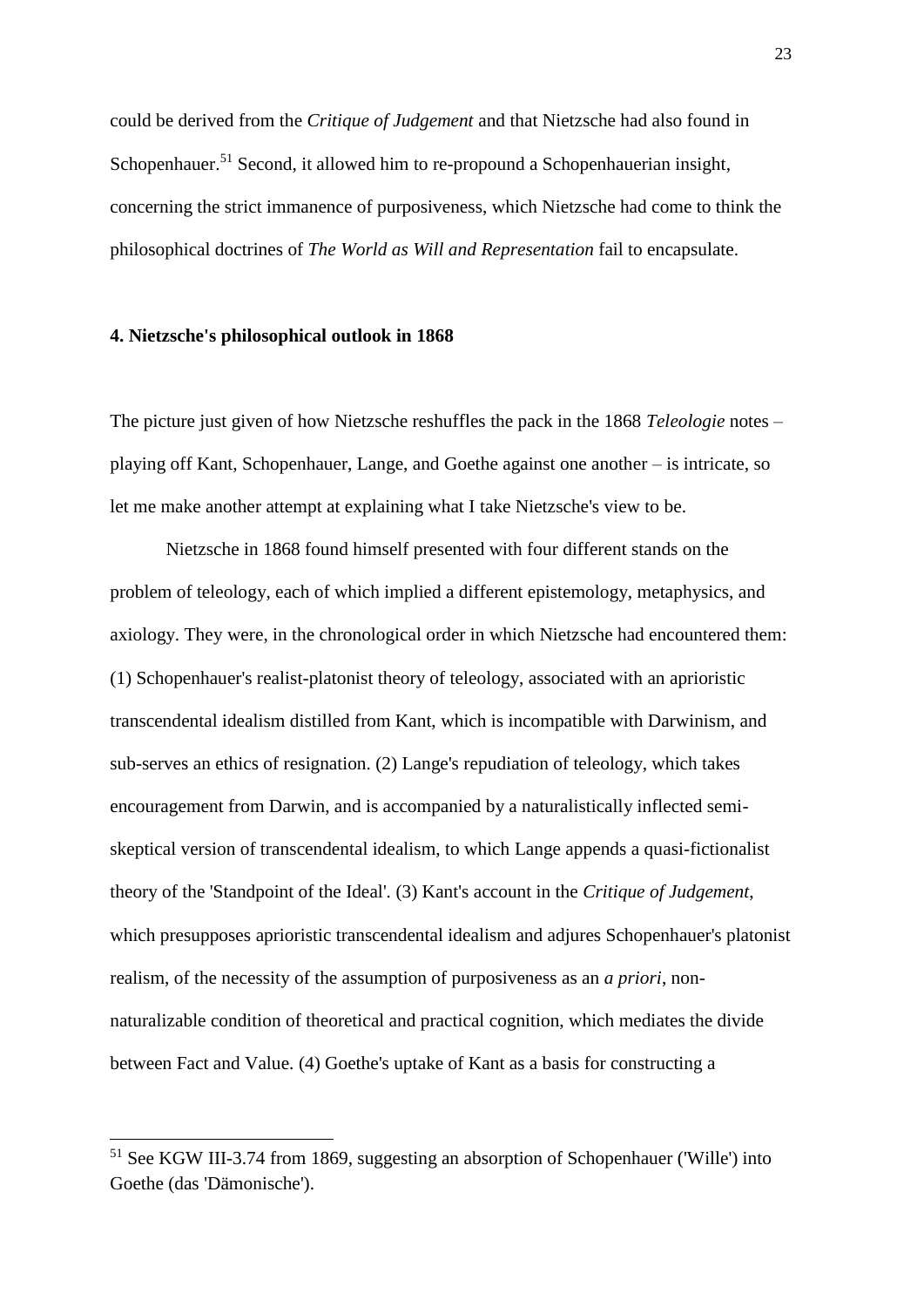teleological world-image which fulfils simultaneously our *wisssenschaftlich* and axiological needs, effectively identifying Fact and Value, and which aspires to see deeper into the heart of Nature than Kant believes possible, yet does not pass all the way through it and come out on its far side, in Schopenhauer's platonistic manner.

Nietzsche in the 1868 *Teleologie* notes, though still strongly sympathetic to Schopenhauer's resignationism, rejects the first and envisions a fusion of the others. On Nietzsche's account, Kant is right that teleological judgement, employment of the concept of purpose, is indispensable, *contra* Lange. To that extent Nietzsche in 1868 agrees with a central thesis of the *Critique of Judgement*.

However, Nietzsche also thinks Lange is right to reject Kant's general thesis that the necessities which govern our thinking can be known to have pure *a priori* grounds: the only type of ground that can be claimed for them is of the subjective, physiologically conditioned sort that Lange identifies as the ground of mechanistic explanation – a matter of our pre-experiential 'Organisation' or 'Ausgestaltung' or 'Einrichtung', as Lange variously calls it.<sup>52</sup> From this it does not follow, however, that we can have any *insight* into the manner in which the subjective necessities of our thinking *arise* from the (physiological or other) contingencies which appear to condition them: the same skeptical considerations which, following Lange, show materialism to be philosophical naive, and thereby support a species of transcendental idealism, also count against the possibility of insight into the generation of necessities of thought out of inorganic nature. The fact that we know enough concerning the physiological conditioning of our cognition to know that we lack reason for thinking that the world we cognize has the type of independent reality

<sup>52</sup> Lange does not define the relevant structures in the 1866 edition, and what he adds in a footnote to Book II, Chapter 1, in the 1873 edition, does not say what constitutes intrinsically a 'physico-psychological organisation [*die psycho-physische Einrichtung*]', but simply insists that it is at least something *phenomenal* (1950, 193–195n25).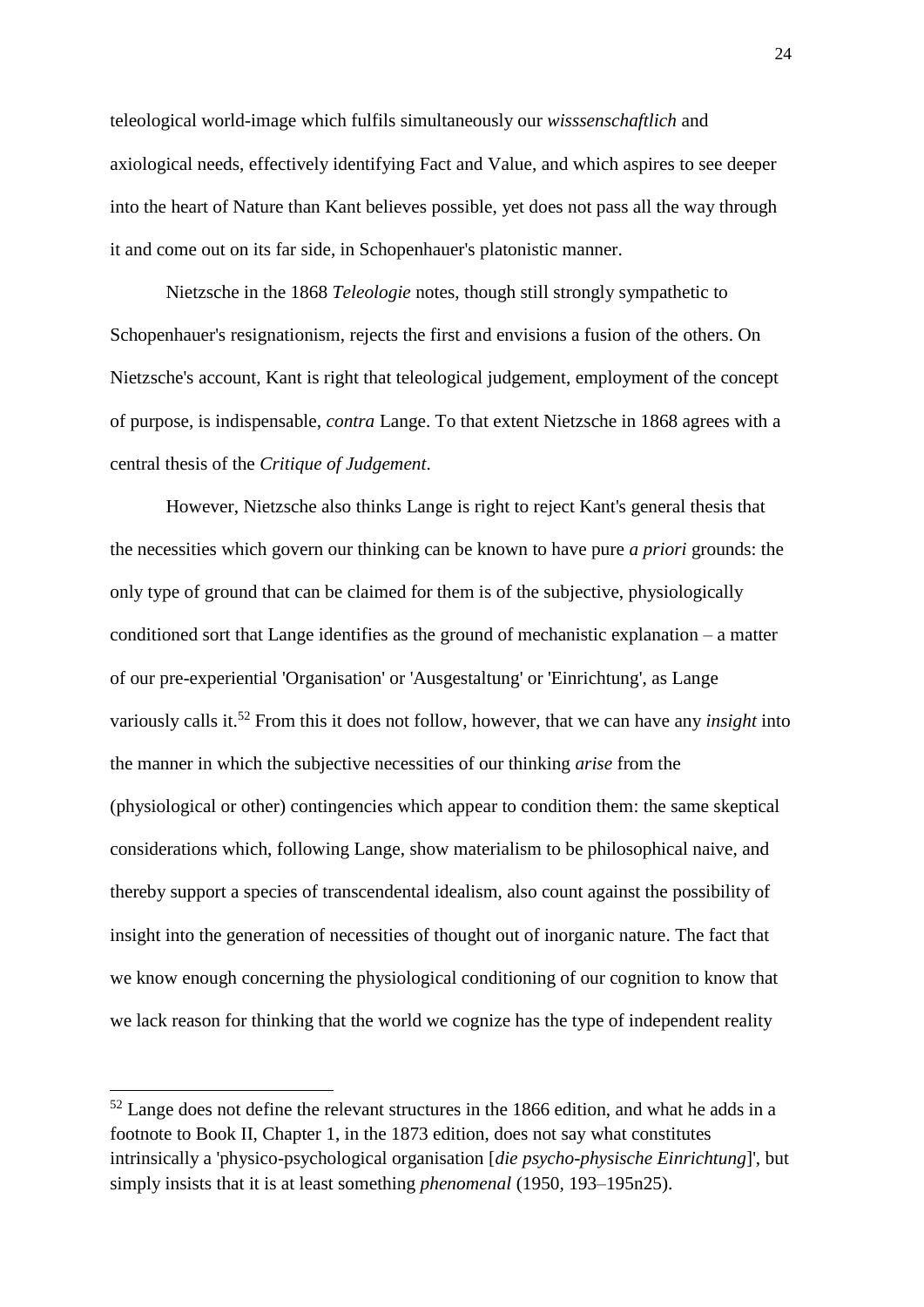that ordinary understanding (and dogmatic metaphysics) supposes, does not mean that our cognition can loop back on itself in such a way as to grasp its own origin or real essence.<sup>53</sup> The subjective necessities of our thought consequently remain unnaturalized, not because they are known to have inherently non-natural grounds – on that point, Lange was right and Kant wrong – but because we do not know how, or what it would be, to naturalize them. For this reason – and also because, in relation to the rest of nature, our existence has the character of an irrational, contingent, superfluous, gratuitous, even monstrous supplement – it makes no more sense to describe our cognition as a natural process than it does to conceive it as having pure *a priori* grounds.

This limit to naturalization coheres with the insight, to which Schopenhauer approximated but which Nietzsche can legitimately claim as his own, that life is inherently '*etwas völlig dunkles*'. From this it follows that teleology is no better grounded, but also no worse grounded, than mechanism, and, hence, that the two domains associated with each of these two modes of explanation, Fact and Value, need not be thought to float free of one another, and to merely coexist without contact or friction, in the problematic way proposed by Lange. Whether Fact and Value can be brought into positive connection is a separate and further matter.

If we summarize the position that Nietzsche has reached in 1868 regarding the problem of teleology, it comprises the following claims. They do not form a perfect fit, and it is not hard to see where pressure might be applied, but they hang together well enough to constitute a *prima facie* coherent outlook. (1) Living beings are in a wholly general sense ontologically dependent on the inorganic, which is governed by mechanical laws. (2) Purposiveness is, however, *irreducible to mechanism* (as *per* Kant, Schopenhauer, and

<sup>&</sup>lt;sup>53</sup> Nietzsche had extracted this from his reading of Lange in 1866, citing his thesis that our real organization is as much unknown to us as real external things in his letter to von Gersdorff, end August 1866 (No. 517).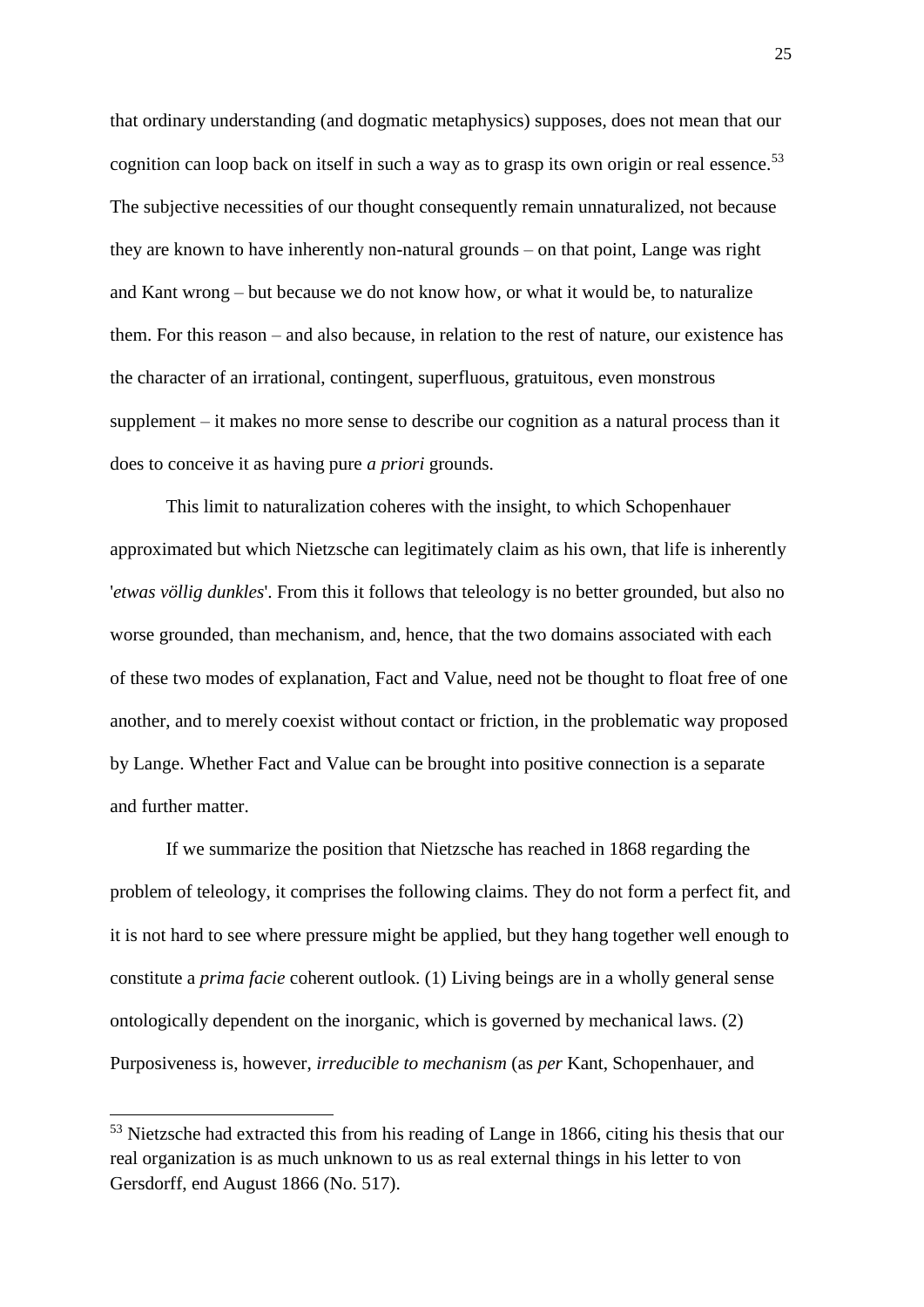Goethe, and *contra* Lange). (3) The *mode* of ontological dependence of organic on inorganic nature cannot be grasped determinately. (4) Our apprehension of teleology in nature must, therefore, be regarded as grounded in a *subjective disposition* of our cognitive powers, which is determined in advance of experience, in the way Lange describes our cognition of mechanism as resting on a subjective 'Organisation'. (5) The distinctness of the subjective ground of our teleological cognition from that of our mechanical cognition is reflected in our *inability to unite* teleological and mechanical explanation. (6) The reality of teleology is *not inferior* to that of mechanism (in agreement with Schopenhauer and Goethe, and *contra* Kant and Lange).<sup>54</sup> (7) The domain of teleology, in addition to being ontologically dependent on the inorganic, is not axiologically self-grounding in the sense implied by Goethe's vision of Nature as existing for its own sake, as its own end-in-itself: the existence of the organic neither serves nor realizes any purpose. (8) Not only does organic nature lack the transparency and self-validation that Goethe sees in it, on the contrary it exhibits a positively dark and irrational character. Nietzsche thus agrees with Goethe that merely discursive conceptions of teleological judgement must give way to intuition, of a sort that Kant denies us, but Goethe's intuition of full illumination becomes in Nietzsche an intuition of complete darkness; whereby Nietzsche rescues an insight of Schopenhauer's from the inadequate doctrinal form he gave it.<sup>55</sup>

<sup>&</sup>lt;sup>54</sup> Nietzsche later finds many further grounds for this conclusion, and for distancing himself from Lange, including (in the early 1870s) Afrikan Spir's radical rejection of the form of judgement as truth-apt. But these are not yet in play.

<sup>55</sup> My interpretation of the *Teleologie* notes disagrees with Emden's view (2017, chapter 7) that Nietzsche's occupation with teleology in 1868 (and later) is exhausted by the question of its 'explanatory power'. I take the following passages to imply that teleology is nonexplanatory yet warranted: Teleology is *sui generis* and cannot be understood as a form of causality, at any rate, not any form of causality known to us (TK [22]556.13-14). Teleology should be conceived not as a mode of explanation but as a mode of contemplation (Betrachtungsweise) (TK [23]557.10). Contemplation according to purposive causes is contemplation according to forms (TK [47]570.1-3 & 571.1-25). Because the reality of purposiveness is independent of needs of explanation, teleology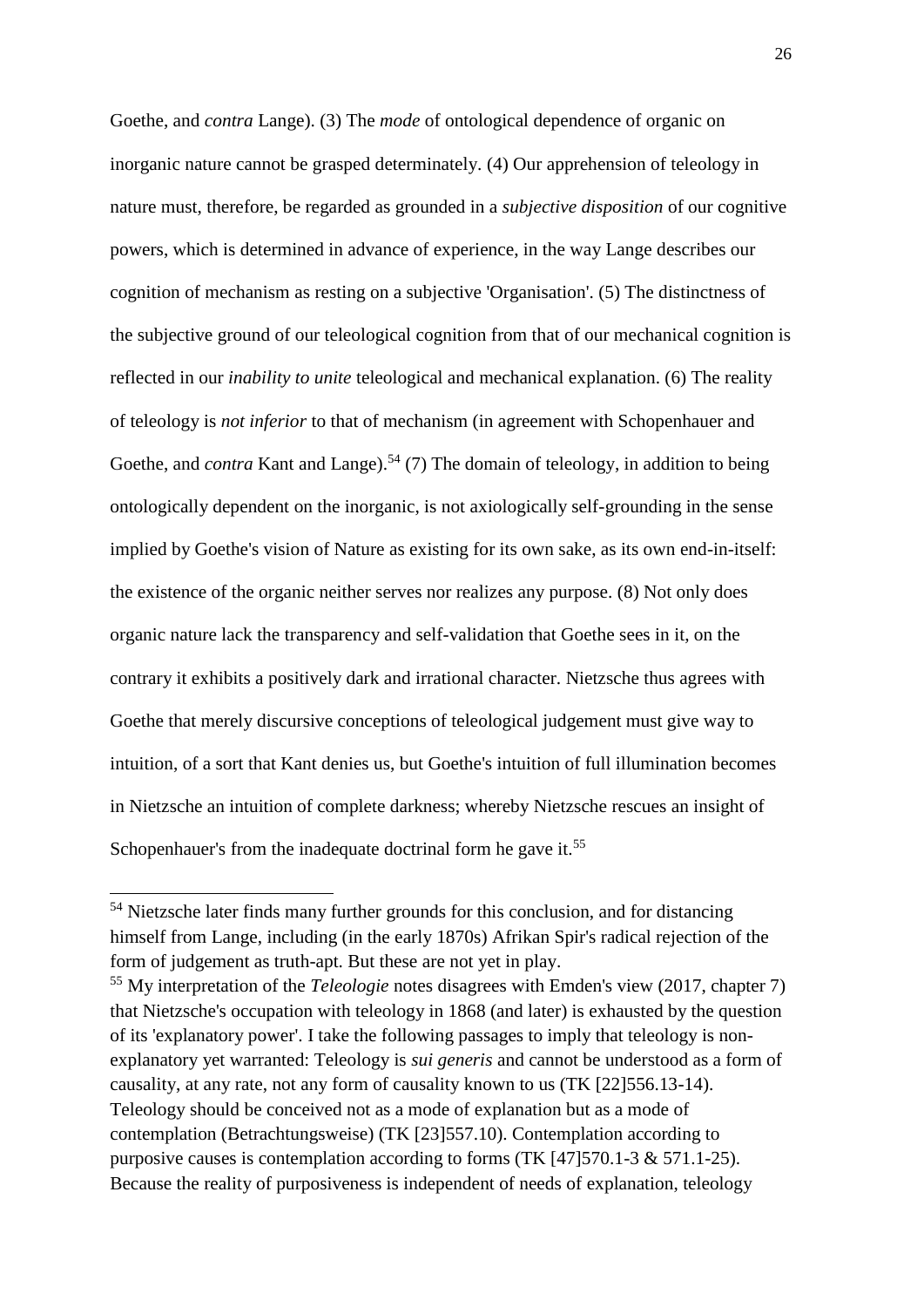This leaves a burning question: Is Nietzsche a *realist* about the darkness we intuit? For sure, as I have said, he does not *reduce* it to mere epistemic deprivation. But does he think it *really there* in the way Schopenhauer and Goethe think respectively that *Wille* and the light of Nature's self-creation are *really there*? The *Nachlaß* of the 1770s suggests that Nietzsche wanted to consider the question in some way ill-formed, or simply allow it to be left hanging,<sup>56</sup> and that no more definite philosophical stance can be extracted.

# **5. From 1868 to** *The Birth of Tragedy*

 $\overline{a}$ 

Of overwhelming importance for Nietzsche, from roughly 1870 onwards, is the problem posed by Schopenhauer's conclusion that philosophical reflection demonstrates the necessity of resignation and life-denial. That this sets the general course of his philosophical development is as uncontroversial as anything gets to be in Nietzsche interpretation. The 1868 notes show Nietzsche to be aware of a connection between the topic of teleology and the existential issue which Schopenhauer put at the top of the philosophical agenda, but he does not vet pursue it in any detail,  $57$  and the reason for this is simply that, at that point, Nietzsche supposed himself content with Schopenhauer's

cannot be regarded as explanatorily defective: 'Ist es nöthig der Teleologie eine *erklärte* Welt entgegenzustellen? / Es ist nur eine andre Wirklichkeit auf einem abgegrenzten Gebiete nachzuweisen' (TK [14]553.19-24). Teleology is an aesthetic product (TK [17]554.21-22). Apprehension of purposive beings is continuous with aesthetic contemplation (TK [24]557.24-29). Teleology is an instance of reflective judgement (TK [36]563.15-16). Teleology has a place within human ideas and is an aesthetic product (TK [17]554.19-22). Goethe's method represents the 'right human way' of regarding teleology (TK [29]560.23-24, [30]561.14-18).

<sup>56</sup> See in particular KGW IV-2.445-446 [19], KGW IV-2.452-453 [19]108, and KGW IV-2.446 [19]69, from October-December 1876.

<sup>57</sup> Nietzsche already has a sense that what is at issue in the *Pessimismusstreit* is not subject to adjudication in traditional philosophical terms: 'Die Teleologie ist wie der Optimismus ein aesthetisches Produkt' (TK [17]554.21-22).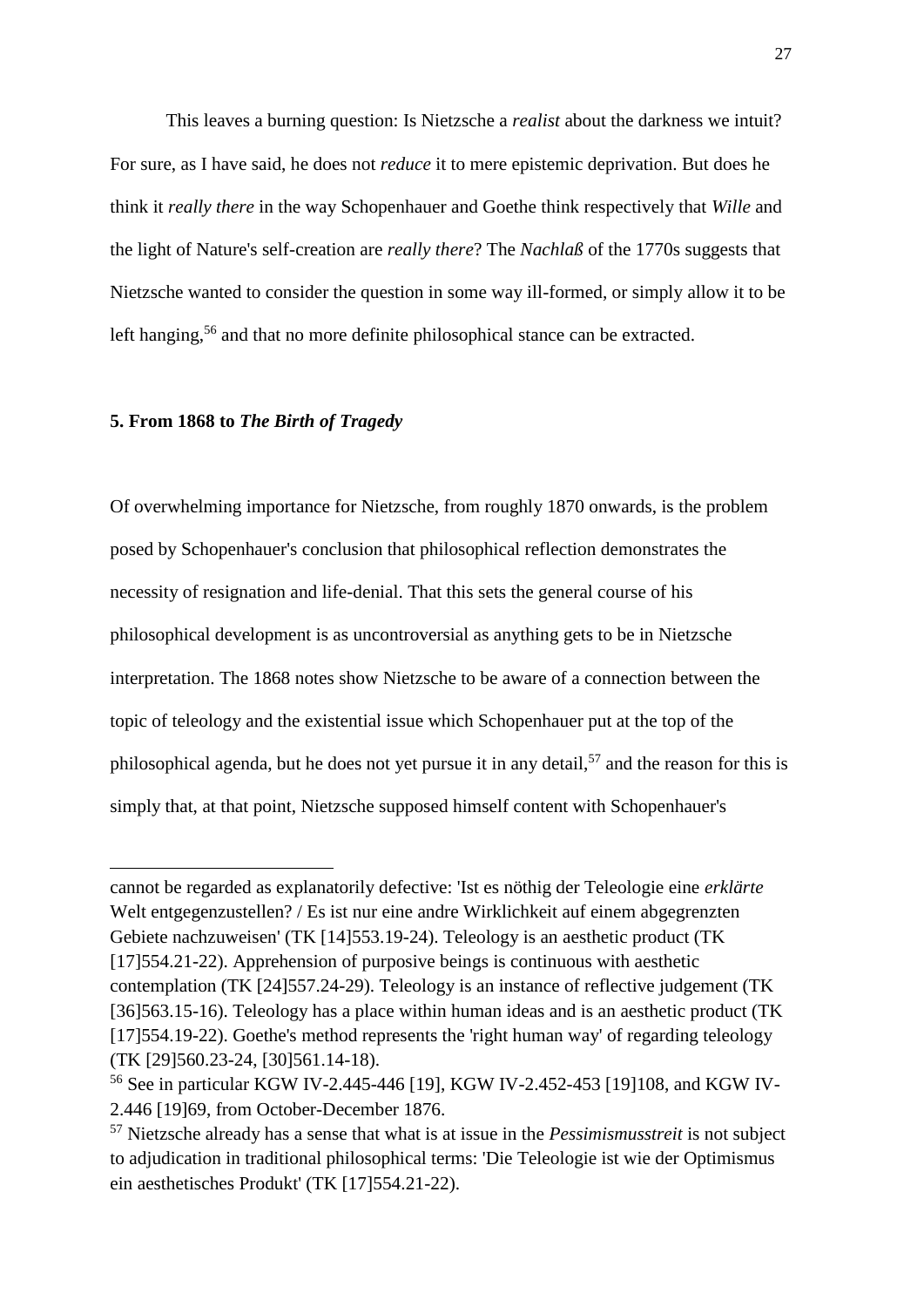resignationism – though his understanding of what it consists in is sufficiently peculiar for it to be no surprise that, within a very short time, it ceases to qualify as a solution and instead comes to set Nietzsche a task.<sup>58</sup> And once Nietzsche had realized that what by his lights is valuable in Schopenhauer's vision is not captured in Schopenhauer's doctrines, we can see how the lesson he had taken in 1868 from the *Critique of Judgement* would have acquired fresh importance for him.

If the problem is that Schopenhauer claims to have shown, on a basis stemming from Kant's idealism and destruction of metaphysics, that systematic philosophical reflection must conclude with the negation of all end-directedness, then the thesis of the *Critique of Judgement* that purposiveness is an irrevocable condition of thought and agency allows Nietzsche to retort to Schopenhauer that our commitment to purposiveness is unconditional and as such validates life-affirmation – at least in the sense of formally entailing its necessity, whatever determinate content it might require, and whether or not we are as a matter of fact up to the job of carrying it through. The crucial difference of the Kantian thesis of the necessity of purposiveness from Schopenhauer's thesis that affirmation of the *Wille zum Leben* is (as good as) unavoidable, is that Schopenhauer's *Wille* is intrinsically contra-purposive in the sense of being in itself indifferent to purposes, whereby it irrealizes the ends that agents set themselves. Kant's thesis has the opposite implication. The primacy of *Leben-als-Zweckmäßigkeit* which (I am suggesting) Nietzsche derived from the *Critique of Judgement* makes Schopenhauer's negation of purposiveness strictly unthinkable; were the term not so heavily freighted, Nietzsche might be described as having taken on a transcendental commitment.

<sup>58</sup> From the outset Nietzsche's reception of Schopenhauer was highly idiosyncratic: see his letters to Mushacke, 11 July 1866 (No. 511), and 16 January 1867 (No. 536). Nietzsche's peculiarly life-affirmative reception of Schopenhauer endured into 'Schopenhauer as Educator' (1874). His abandonment of Schopenhauer was no simple doctrinal matter.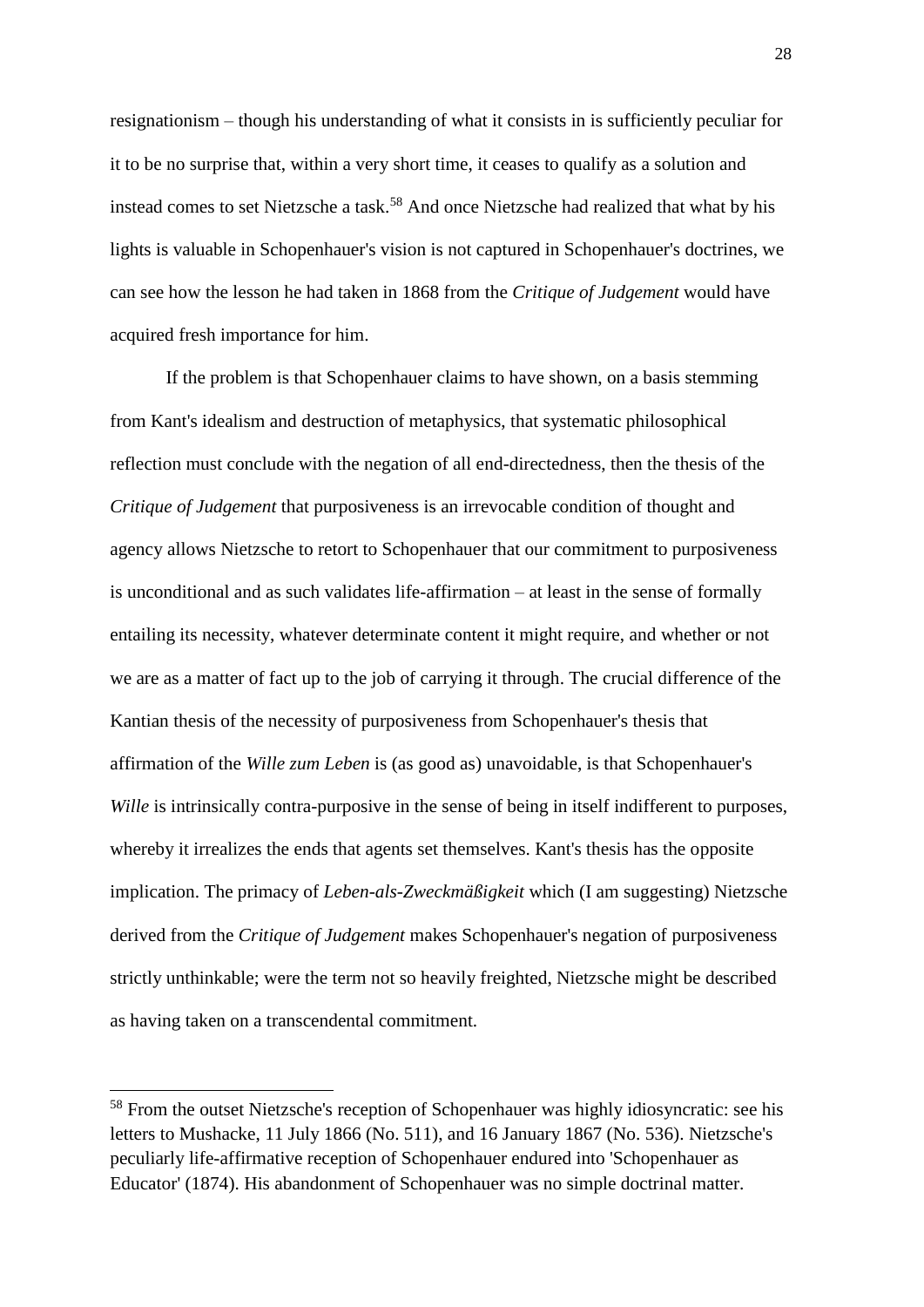On the view that Nietzsche had formed in 1868, I suggested, the failure to comprehend life discursively is matched by an intuitive achievement, of life as *etwas völlig dunkles*. Nietzsche did not know in 1868 how to exploit this positive result of his engagement with Kant's theory of teleology, but *The Birth of Tragedy* shows he has found a way of doing so.<sup>59</sup> Whereas Goethe would have regarded the idea that Nature in itself is cognitively impenetrable as falsifying teleology, and even Kant would have resisted the notion, Nietzsche's strategy in *The Birth of Tragedy* inverts this standpoint: absolute darkness is now what *motivates* aesthetico-teleological speculative construction. To confront it is not simply to recognize our ignorance, rather it gives us *Stoff* to work with in our attempt to make darkness visible, in a way superior to Schopenhauer. So there is a path from the darkness of life in 1868 to the 'light-images', *Lichtbilder*, which, *The Birth of Tragedy* tells us, constitute the metaphysical world-images behind which lies the abyss of the Dionysian.<sup>60</sup>

Here is a more detailed reconstruction of the way in which Nietzsche's thoughts in 1868 are developed in 1872. Nietzsche adverts in the *Teleologie* notes to the concept of an intuitive intellect, which Kant treats as a correlate of teleological judgement.<sup>61</sup> The details of this concept can be left aside, the key point being that it is a mode of cognition, superior to common or garden empirical knowing, which Kant supposes we do not have, and which could only be possessed by a being that creates the very world that it cognizes, i.e. a divinity. In the text of Goethe's referred to earlier, 'Anschauende Urtheilskraft' – the one Nietzsche calls 'sehr wichtig' – it is argued, as the title implies, that we *do* possess the kind

<sup>59</sup> This point is made in Hill (2003, chapter 3), to which I am indebted. The *Nachlaß* from the period asserts the necessity of melding philosophy with art, while also showing Nietzsche uncertain as to what this amounts to.

<sup>60</sup> BT 9 (KGW III-1.61 and III-1.63).

<sup>&</sup>lt;sup>61</sup> Admittedly only by implication – TK [52] 575.1-11 – but there is enough to show that Nietzsche grasps Kant's logic.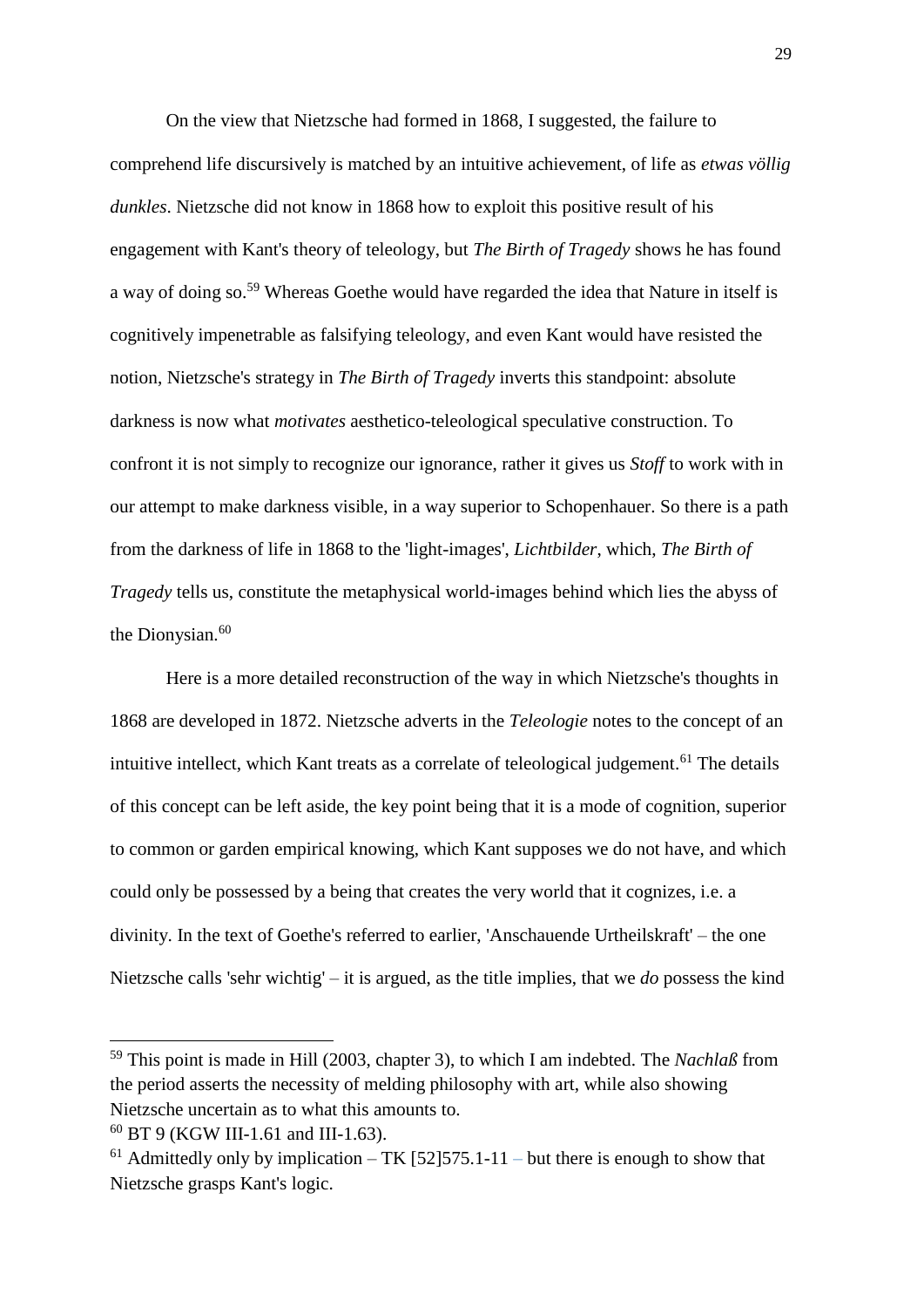of cognitive capacity that Kant denies us, even though we do not create the world that we cognize.<sup>62</sup> If so, then intuitive intellection is not the prerogative of a divine being. Goethe thinks that this cognitive power is what provides the ground of our aesthetic and teleological world-imaging, again *contra* Kant. Thus, whereas when Kant claims that the aesthetic and teleological can be traced back to a single source in our power of judgement, he has in mind the *principle* governing its reflective employment, Goethe translates this into the *intuitive* employment of the power of judgement, putting us in a position to understand Nature in the way that God understands it (or rather, with Goethe's Spinozism factored in, as it understands itself), a form of understanding which is also aesthetic. $63$ 

Now I claimed that Nietzsche, even though he has no interest in returning to Goethe's natural science, is attracted by Goethe's idea that the *Critique of Judgement* provides a basis for launching new philosophical ventures. And he also thinks, I suggested, that there is a non-discursive intuition to be had of the darkness of life. Putting these together, we arrive at the idea that, when in *The Birth of Tragedy* Nietzsche postulates a divine world-artist, in whose creative activity we participate by means of the Dionysian, he has pursued a line of thought stemming from Kant and Goethe, and has formed a conception of the unitary ground of the world which – in opposition to Schopenhauer's *Wille* – underwrites rather than undermines purposiveness. The intuitive intellect in Kant – the Idea that we must form of the metaphysical ground of the world-order – and the power of intuitive judgement in Goethe – the means by which we gain knowledge of the archetypes lying at the source of Nature – become in Nietzsche the creative ground of Nature and the experiential means by which we temporarily inhabit (and thereby cognize)

 $62$  Again see Förster (2012).

<sup>63</sup> TK [17]554.21-22.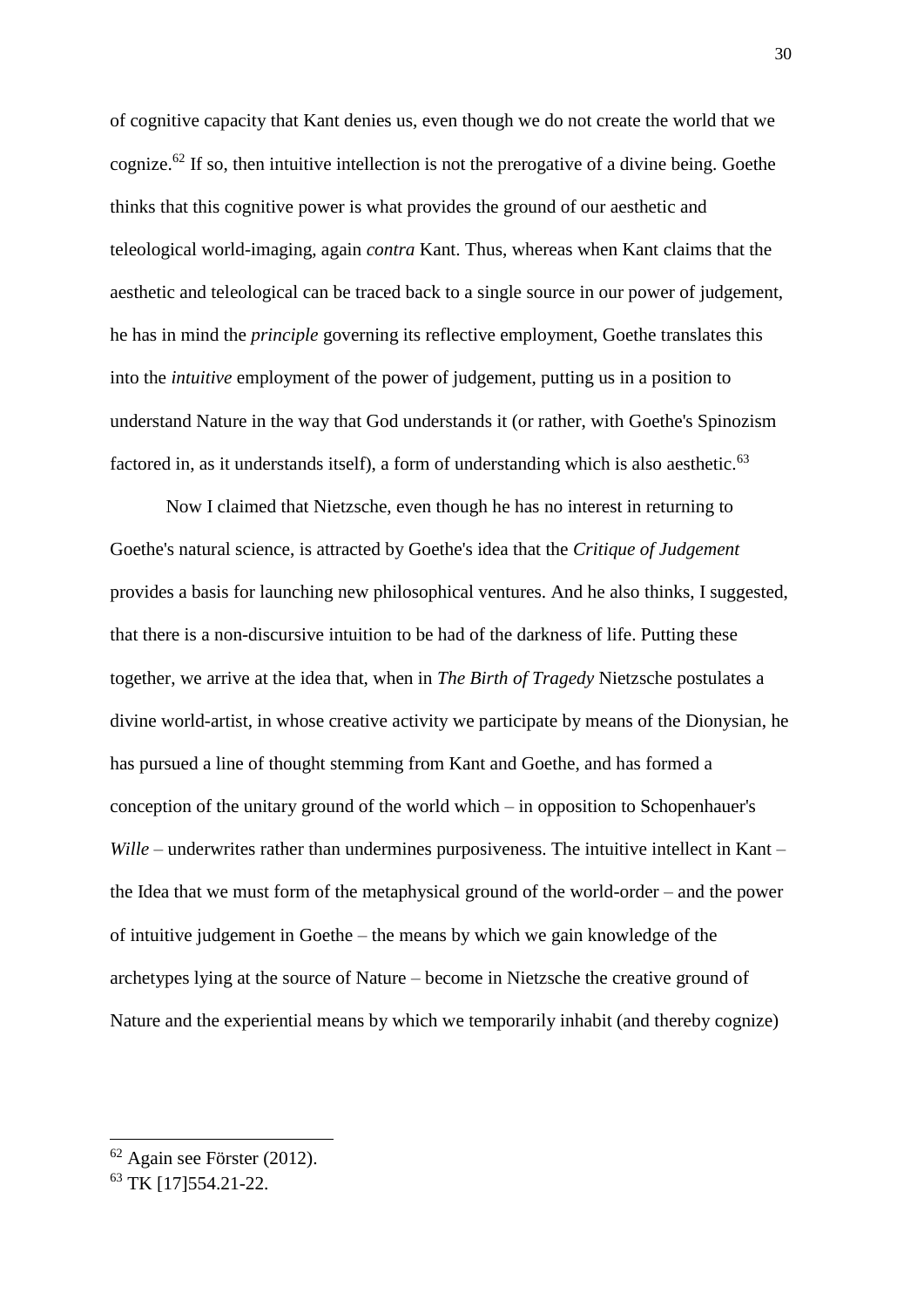it.<sup>64</sup> *The Birth of Tragedy* has therefore elaborated two things that were present in 1868 – the (quasi-Kantian) commitment to purposiveness, and the intuition of darkness (Nietzsche's inversion of Goethe) $<sup>65</sup>$  – and allowed purposiveness to enter at two points: at</sup> that of metaphysical *content*, as an essential characteristic of the real ground of Nature, and at a *metaphilosophical* level, in so far as the principle of purposiveness is what provides the warrant for Nietzsche's artist's metaphysics (a relation which is reciprocal, in so far as the metaphysics motivates in turn the metaphilosophical principle).

## **6. After** *The Birth of Tragedy*

l

At the end of a lengthy discussion of what were, it may be objected, only a few thoughts scribbled down in the service of what was little more than a passing intellectual fantasy which Nietzsche's temporary removal from academia had allowed him to indulge, but which he had no real intention of following through, and which need to be squeezed hard to yield any philosophical juice – consisting thus far only in the obscure metaphysical metaphors of *BT* – we have barely reached the beginning of Nietzsche's philosophy as such. Only now, it may be said, do the real questions begin. What was Nietzsche's mature view of teleology and mechanism? Of what nature is his hypothesis of the will to power? How did Nietzsche sort out the messy position on Kant, naturalism, and questions of epistemology that he had inherited from Lange? What does his theory of drives amount to? And so on.

<sup>&</sup>lt;sup>64</sup> Teleology is thereby expanded beyond the contracted form of purely 'internal' organic purposiveness that Nietzsche isolates in 1868, i.e., it is allowed to take 'external' forms. <sup>65</sup> See the brief but suggestive remarks on Nietzsche (and Heidegger) in Zuckert (2007, 12n10, 266, 384, and 385n), with which my discussion is aligned.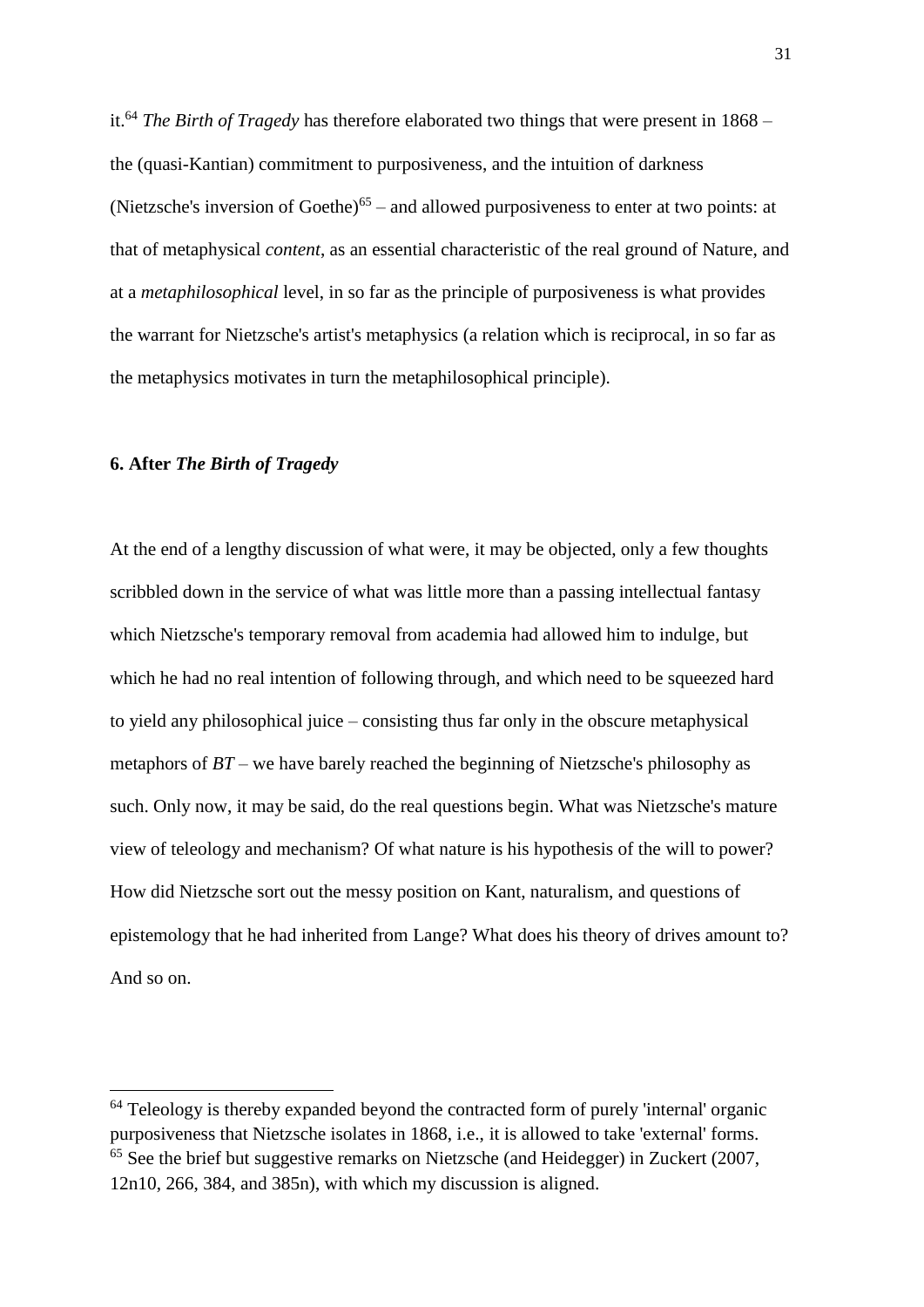It is widely supposed that we should draw a line somewhere in the 1870s and think of Nietzsche's early period, centred on *The Birth of Tragedy*, as not yet philosophically well-formed, and regard him as achieving philosophical order and substance only later in the day. It seems to me, however, that the reverse is closer to the truth. The early phase, I have suggested, is amenable to reconstruction. In relation to Nietzsche's historical context, we can make sense of the metaphilosophical outlook that governs his thinking. *The Birth of Tragedy* draws together and sets in equilibrium several legacies: Kantian-Schopenhauerian skepticism regarding metaphysics; a neo-Kantian epistemology that accommodates the limited truth in philosophical naturalism; the Goethean aspiration to a scientific-aesthetic world-vision; and the need to respond to the problem of pessimism, for which Schopenhauerian *Willensmetaphysik* provides a resource. The real puzzles begin thereafter, when Nietzsche has, it would seem, abandoned the philosophical practice of *The Birth of Tragedy*. That is when the need for a presiding metaphilosophical conception is keenly felt and hard to fulfil: what unifies the manifold of commitments and investments that Nietzsche continues to keep in play, and prevents them from dissolving into a patchwork?

My hypothesis, though of course I cannot begin to substantiate it here, is that Nietzsche's metaphilosophical outlook does not, in fact, alter in fundamental respects at any later point. For a period Nietzsche remained suspended between Schopenhauer's philosophy, with its imponderable depths, and the ultimately unsatisfactory, merely transitional standpoint advocated by Lange. Nietzsche's own philosophical development began in 1868 with his internalization of Kant's notion that philosophical reflection must proceed in accordance with what the *Critique of Judgement* calls the principle of purposiveness, which authorizes speculative construction on the condition that it is understood as having the same degree of validity and necessity as teleological conception and aesthetic apprehension, a species of correctness which is not, however, in the final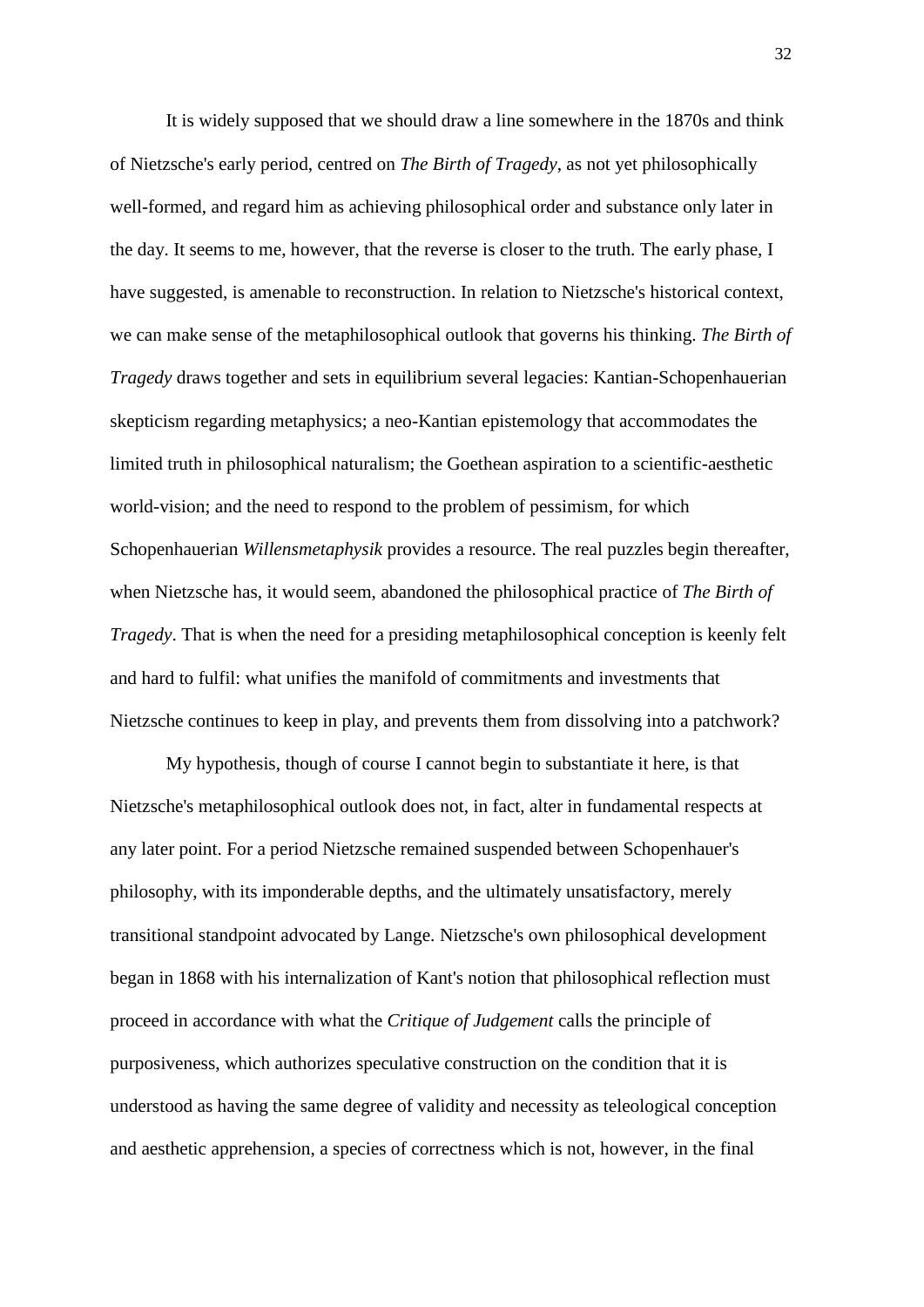analysis, inferior to any other. This overarching conception is what links Nietzsche's critiques of morality and metaphysics to his notions of will to power and other constructive undertakings: the former expose obstacles to purposiveness, and the latter construct vehicles for its realization. From the very beginning, Nietzsche's understanding of purposiveness was not Kant's, but the form of his philosophical reflection bears a Kantian stamp.<sup>66</sup>

# **References**

l

Blue, Daniel. 2016. *The Making of Friedrich Nietzsche: The Quest for Identity, 1844– 1869*. Cambridge: Cambridge University Press.

Brobjer, Thomas. 2008. *Nietzsche's Philosophical Context*. Chicago: University of Illinois Press.

Crawford, Claudia. 1988. *The Beginnings of Nietzsche's Theory of Language*. Berlin: de Gruyter.

<sup>&</sup>lt;sup>66</sup> This requires that Nietzsche not have later repudiated purposiveness in favour of mechanism. I cannot do more here than state my view, but on my account, Nietzsche does not later revisit the problem he confronted in 1868 or revise his understanding of its implications. What Nietzsche later continues to target is the *rationalization* of purposiveness, its assimilation to rational agency, i.e., the intellectualist construal of purposivity to which he objected in 1868. Exactly this is said in the *Nachlaß* from 1882, KGW VII-1.324.

I am grateful for extremely helpful comments on earlier drafts of a this paper at the Nietzsche Colloquium at the University of Leiden, the London Nietzsche Seminar, and the International Society for Nietzsche Studies workshop, which have raised many crucial and complex issues to which I have not been able to do justice in the present shortened version.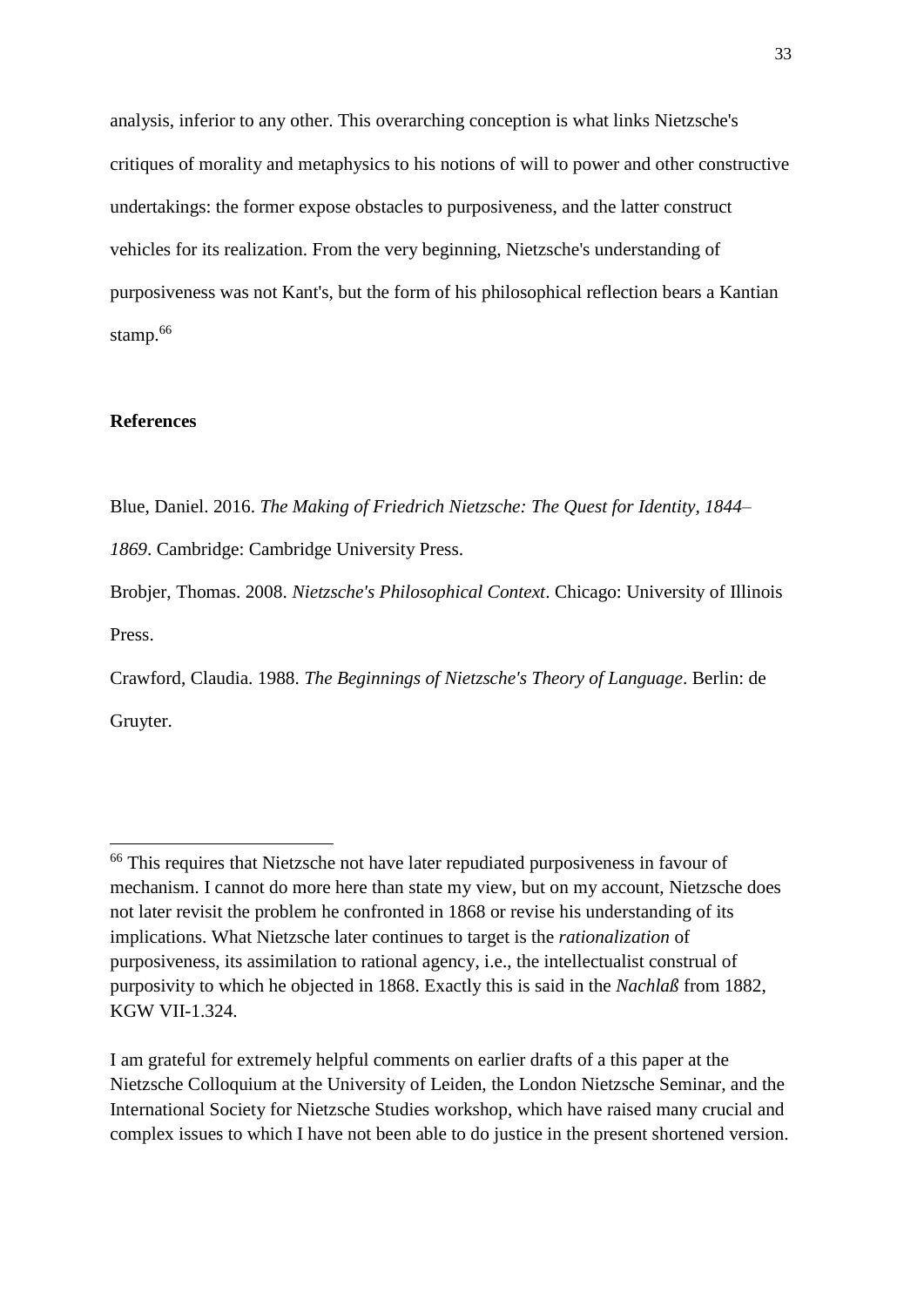Emden, Christian. 2014. *Nietzsche's Naturalism: Philosophy and the Life Sciences in the Nineteenth Century*. Cambridge: Cambridge University Press.

Förster, Eckart. 2012. *The Twenty-Five Years of Philosophy: A Systematic Reconstruction*, translated by Brady Bowman. Cambridge, MA: Harvard University Press. Goethe, Johann Wolfgang. 1858. *Sämmtliche Werke in vierzig Bände*. Stuttgart: Cotta. Goethe, Johann Wolfgang. 1995. *Scientific Studies* (*Collected Works*, Vol. 12). Princeton, NJ: Princeton University Press.

Hayman, Ronald. 1980. *Nietzsche: A Critical Life*. Oxford: Oxford University Press. Hill, Kevin R. 2003. *Nietzsche's Critiques: The Kantian Foundations of His Thought*. Oxford: Oxford University Press.

Janz, Curt Paul. 1978. *Friedrich Nietzsche: Biographie*, Band 1. München: Carl Hauser. Kant, Immanuel. 1838. *Kritik der Urtheilskraft und Beobachtungen über das Gefühl des Schönen und Erhabenen*, edited by Karl Rosenkranz. Leipzig: Voss.

Lange, Friedrich Albert. 1866. *Geschichte des Materialismus und Kritik seiner Bedeutung in der Gegenwart* [1st edn.]. Iserlohn: Baedeker.

Lange, Friedrich Albert. 1950. *The History of Materialism, and Criticism of its Present Importance*, translation by Ernest Chester Thomas [of 2nd edn., 1873]. London: Routledge & Kegan Paul.

Nietzsche, Friedrich. 1967-2006. *Werke u. Briefwechsel. Kritische Gesamtausgabe*, edited by Giorgio Colli and Mazzino Montinari. Berlin: de Gruyter.

Nietzsche, Friedrich. 2009. *Writings from the Early Notebooks*, edited by by Raymond Geuss and Alexander Nehamas. Translated by Ladislaus Löb. Cambridge: Cambridge University Press.

Safranski, Rüdiger. 2002. *Nietzsche: A Philosophical Biography*, translated by Shelley Frisch. NY: Norton.